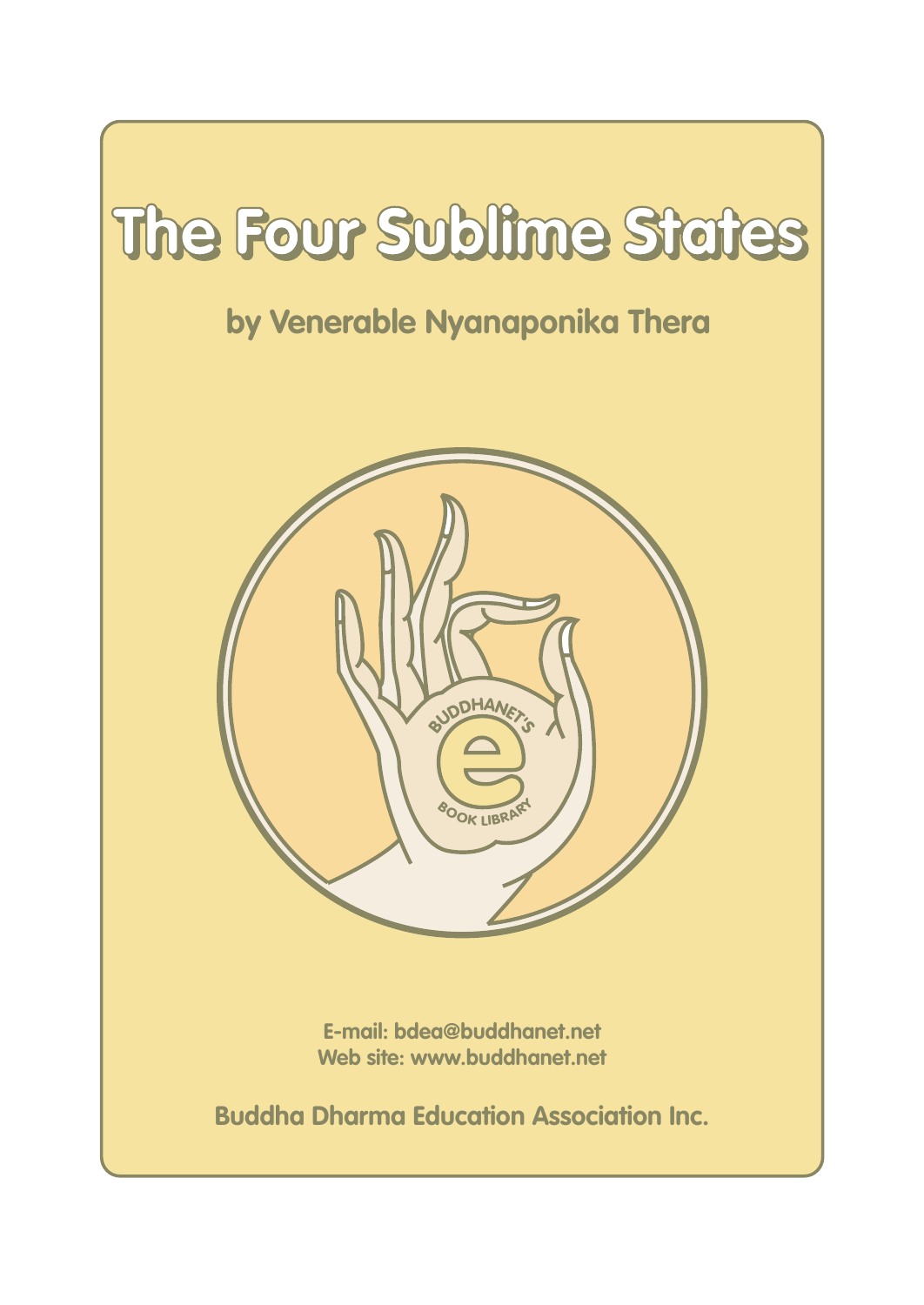The publisher acknowledges with thanks the Buddhist Publication Society (BPS), Kandy, Sri Lanka, for the permission to reprint this booklet.

*May the merits from this Dhamma-dāna be to the welfare and happiness of all beings.*

**THE FOUR SUBLIME STATES**

An Inward Journey Book

Published by Inward Path P.O. Box 1034, 10830 Penang, Malaysia Tel/Fax: 604 890 6696

Email: InwardPath@hotmail.com

[Website: http://www.buddhanet.net/ipp.htm](http://www.buddhanet.net/ipp.htm)

First published by Buddhist Publication Society (BPS) Kandy, Sri Lanka (1958) as Wheel Publication No. 6.

This edition (1999) is published by INWARD PATH, PENANG FOR FREE DISTRIBUTION WITH KIND PERMISSION FROM BPS, SRI LANKA.

Copyright © 1999 Buddhist Publication Society P.O. Box 61 54 Sangharaja Mawatha Kandy, Sri Lanka

Book Layout and Design by Sunanda Lim Hock Eng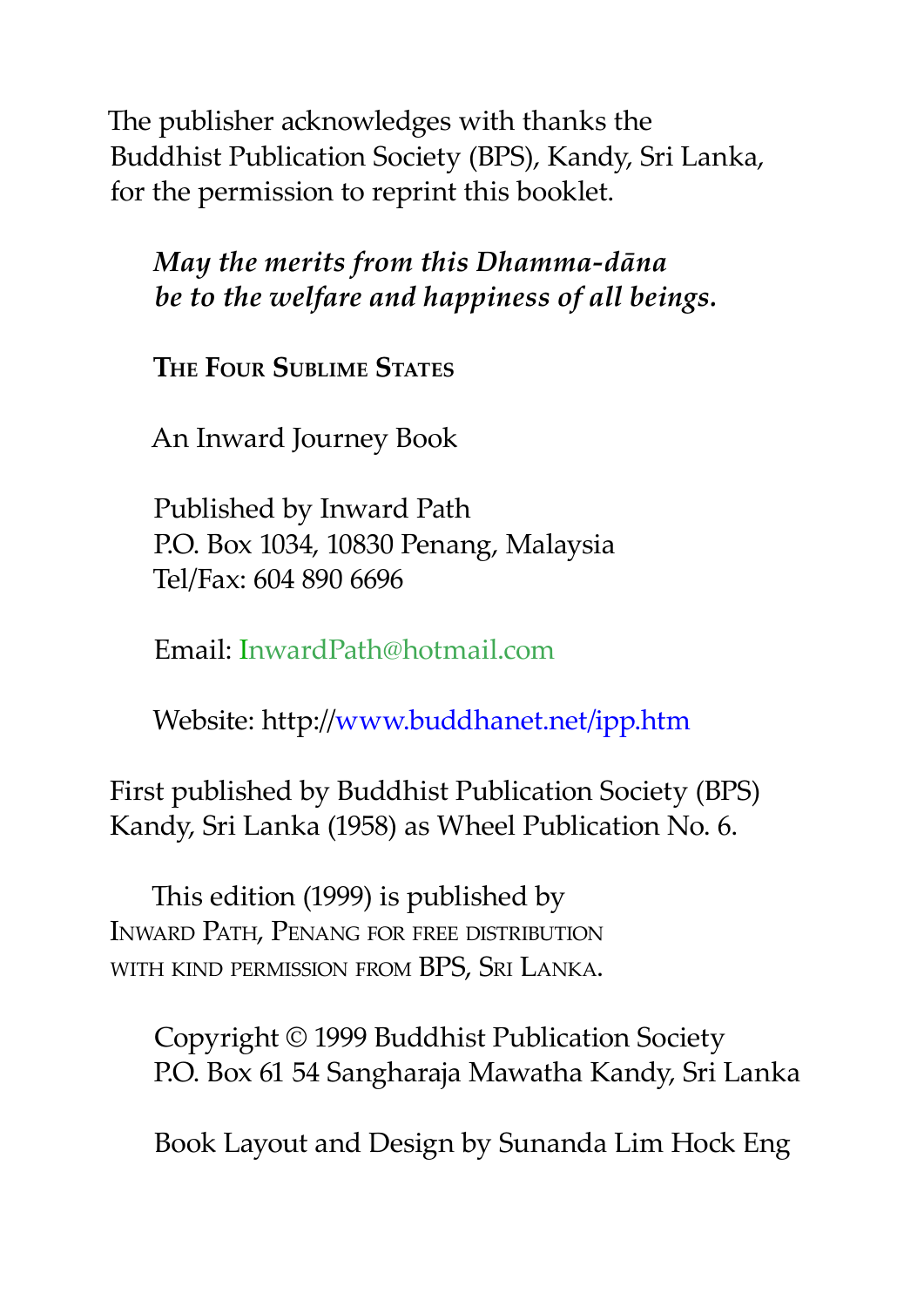

**An Inward Journey Book IJ030/99**



# *�e Four Sublime States*

### **by Nyanaponika Thera**

**CONTEMPLATION ON LOVE, COMPASSION, SYMPATHETIC JOY, AND EQUANIMITY**

> **PUBLISHED BY INWARD PATH PENANG • MALAYSIA**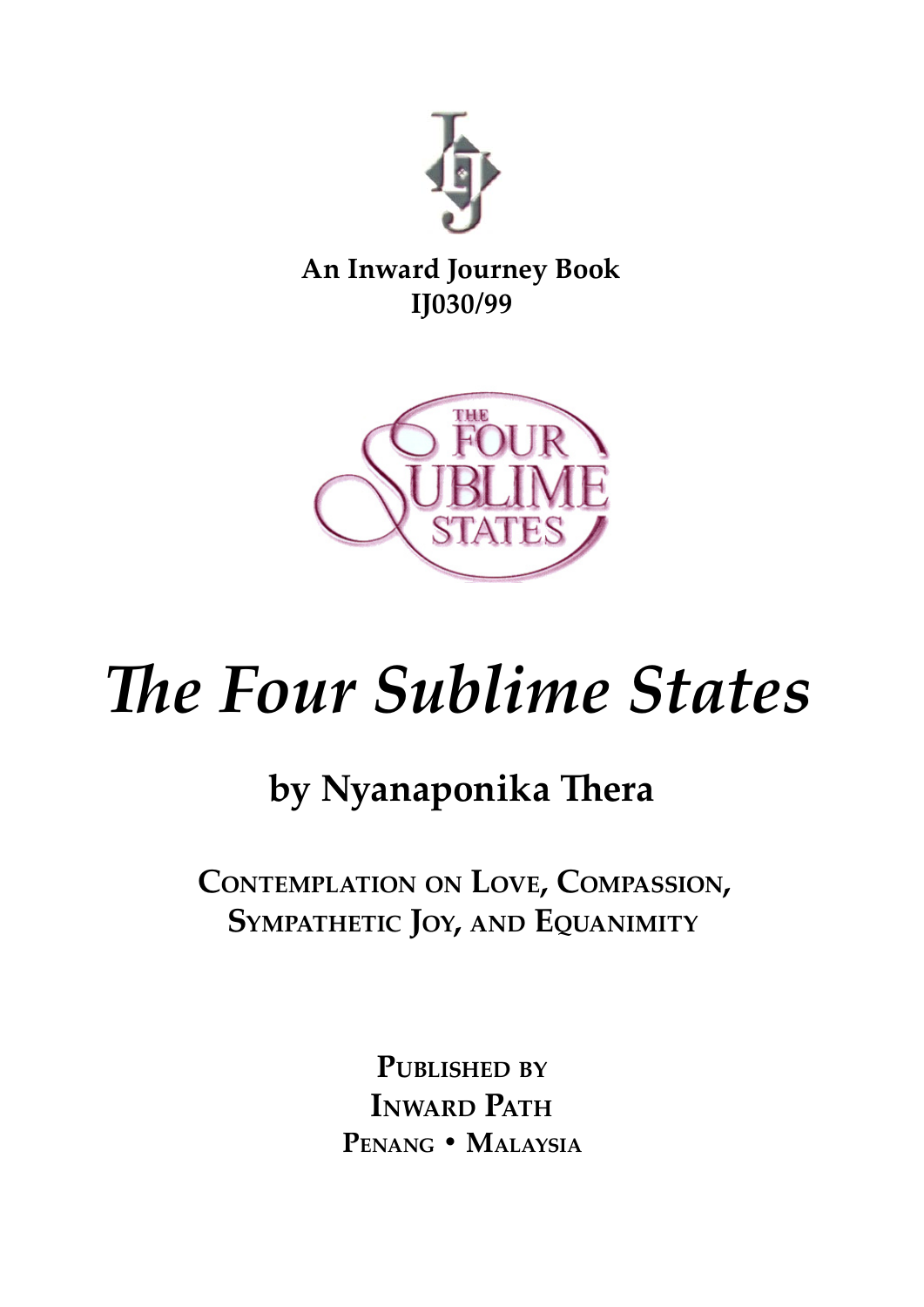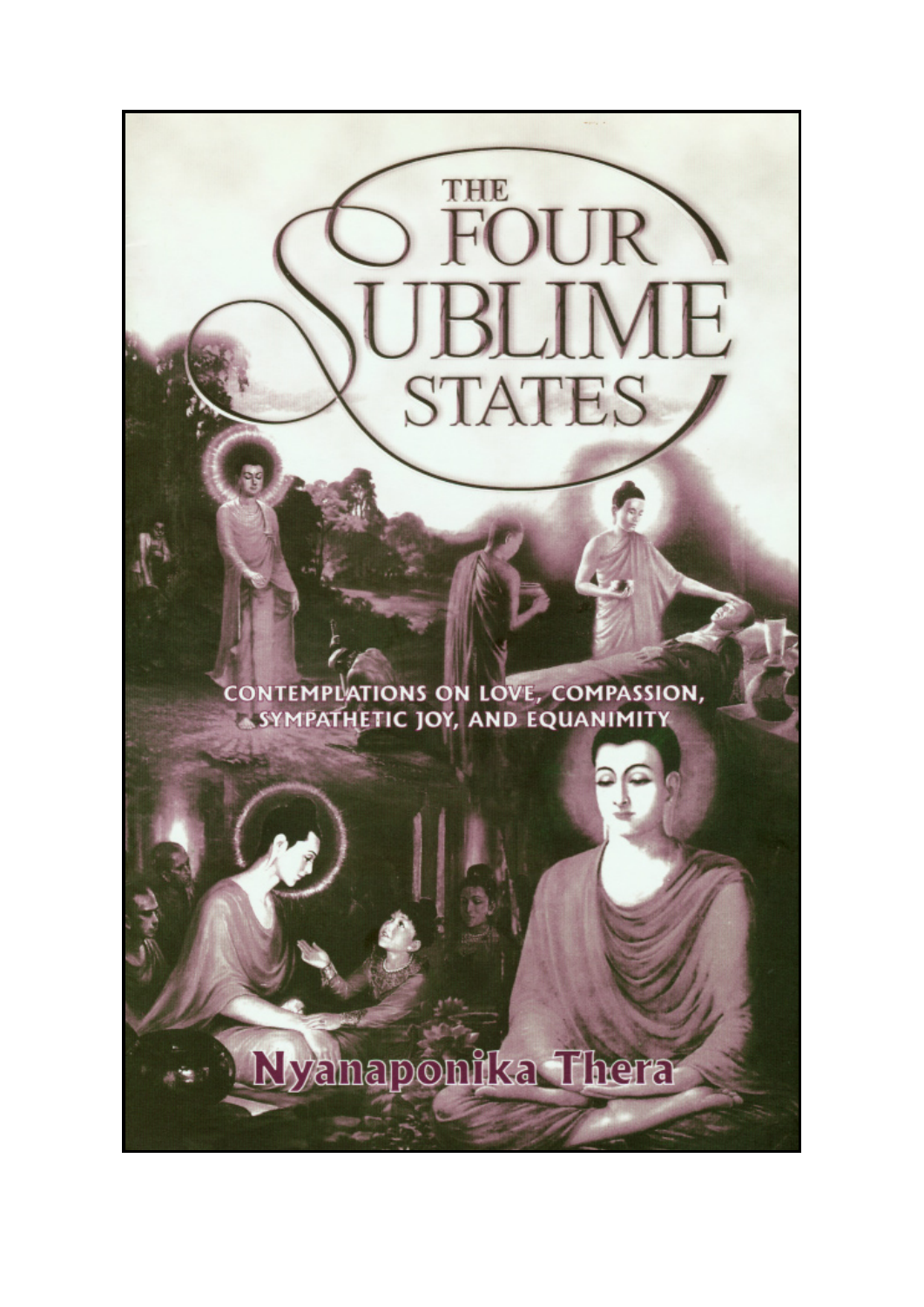### **THE FOUR SUBLIME STATES**

<span id="page-4-0"></span>The Lord Buddha singles out four mental qualities as important for cultivation. He describes them as noble, lofty, and sublime and strongly encourages their development. They can transform our lives and the world giving beauty, joy, and meaning.

What are these four mental factors? They are love, compassion, sympathetic joy and equanimity. Yes, to love all beings equally without discrimination; to be compassionate to all; to rejoice at the happiness and success of others; and to be even-minded, steady, or equanimous in facing the vicissitudes of life. Oh, how wonderful if we but can live in this manner, and how much better and happier the world will be!

In this booklet, Venerable Nyanaponika Thera explores with his sharp and incisive mind the various aspects of the four mental factors and shows us how they can be applied and practised in our daily life.

## $\bullet$

Nyanaponika Thera (1901-1994), a German Jew, was one of the most highly respected Buddhist scholar monks in modern times. One of the founding members of the Buddhist Publication Society (BPS), Kandy, Sri Lanka, he was renowned for his many important Buddhist writings the now classic "The Heart of Buddhist Meditation."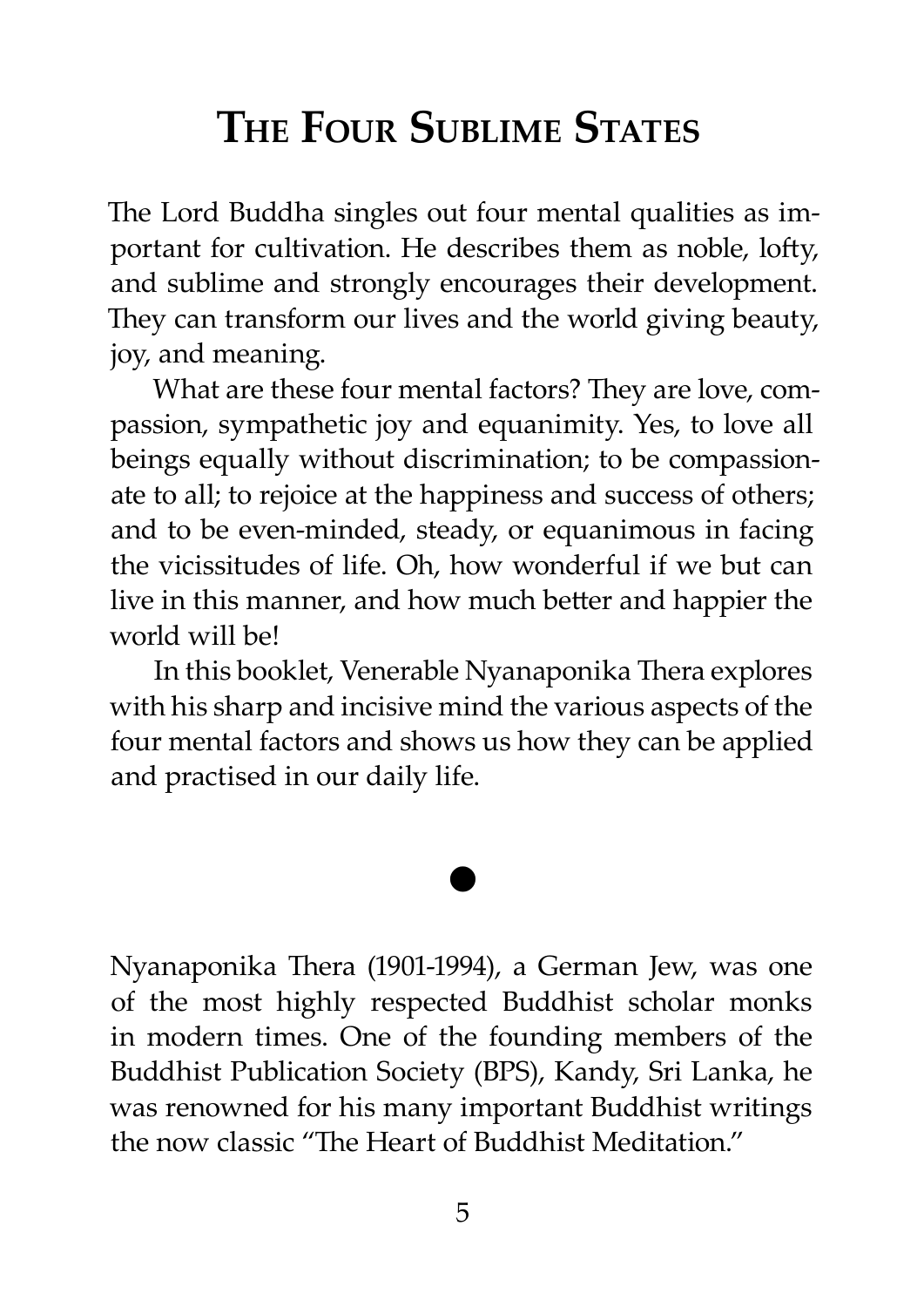### **CONTENTS**

| THE BASIC PASSAGE ON THE FOUR SUBLIME STATES  13    |  |
|-----------------------------------------------------|--|
|                                                     |  |
|                                                     |  |
|                                                     |  |
|                                                     |  |
| <b>CONTEMPLATION ON THE FOUR SUBLIME STATES  14</b> |  |
|                                                     |  |
|                                                     |  |
|                                                     |  |
|                                                     |  |
| THE INTER-RELATIONS OF THE FOUR SUBLIME STATES  24  |  |
|                                                     |  |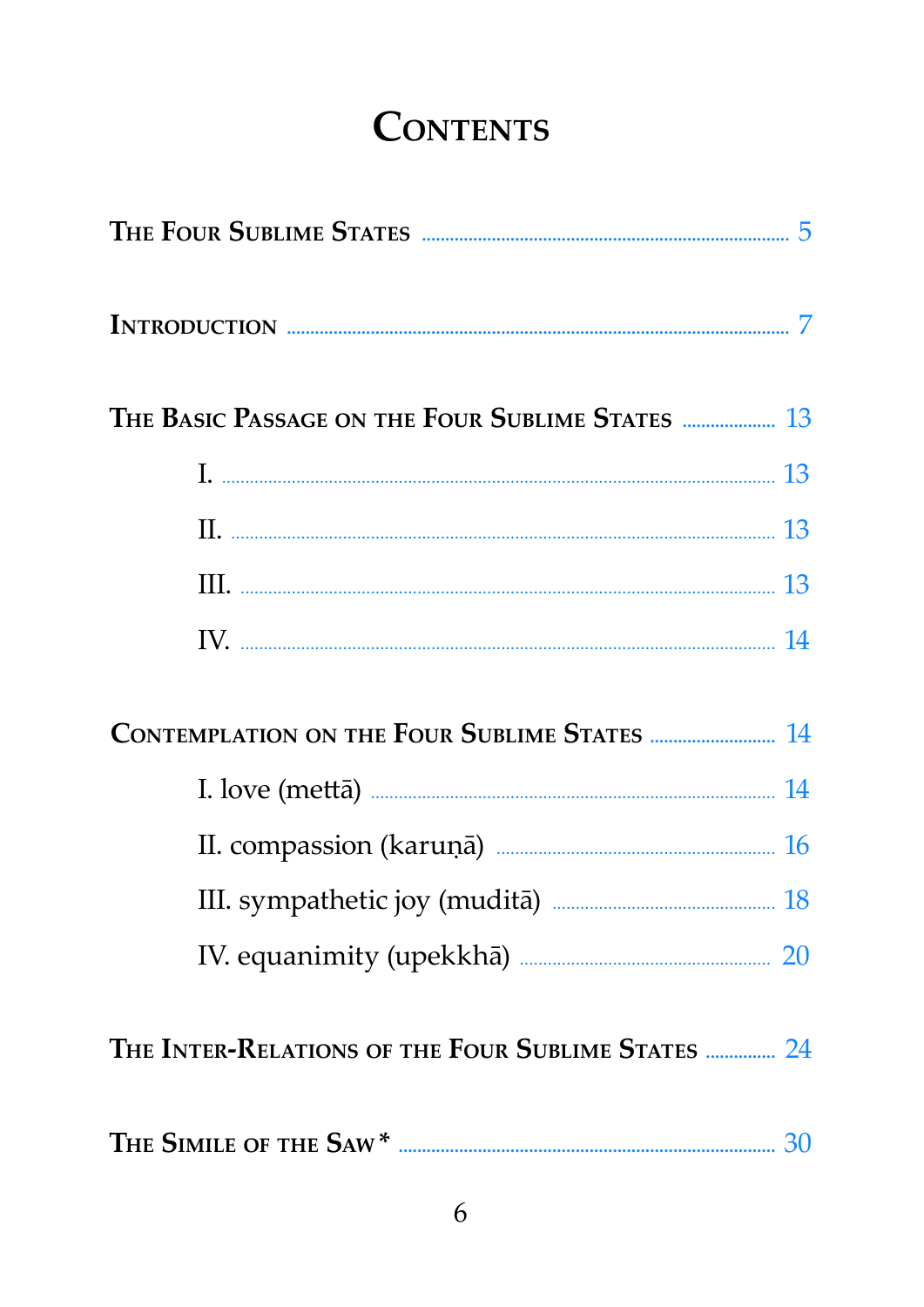### **INTRODUCTION**

<span id="page-6-0"></span>Tour sublime states of mind have been taught by the H Buddha:

> Love or Loving-kindness (*me�ā*) Compassion (*karuṇā*) Sympathetic Joy (*muditā*) Equanimity (*upekkhā*)

In Pali, the language of the Buddhist scriptures, these four are known under the name of *Brahma-vihāra*, a term which may be rendered as excellent, lofty, or sublime states of mind; or alternatively, as Brahma-like, god-like or divine abodes.

These four attitudes are said to be excellent or sublime because they are the right or ideal way of conduct towards living beings (*sattesu sammā paṭipatti*). They provide, in fact, the answer to all situations arising from social contact. They are the great removers of tension, the great peacemakers in social conflict, and the great healers of wounds suffered in the struggle of existence. They level social barriers, build harmonious communities, awaken slumbering magnanimity long forgotten, revive joy and hope long abandoned, and promote human brotherhood against the forces of egotism.

�e Brahma-vihāras are incompatible with a hating state of mind, and in that they are akin to Brahmā — the divine but transient ruler of the higher heavens in the traditional Buddhist picture of the universe. In contrast to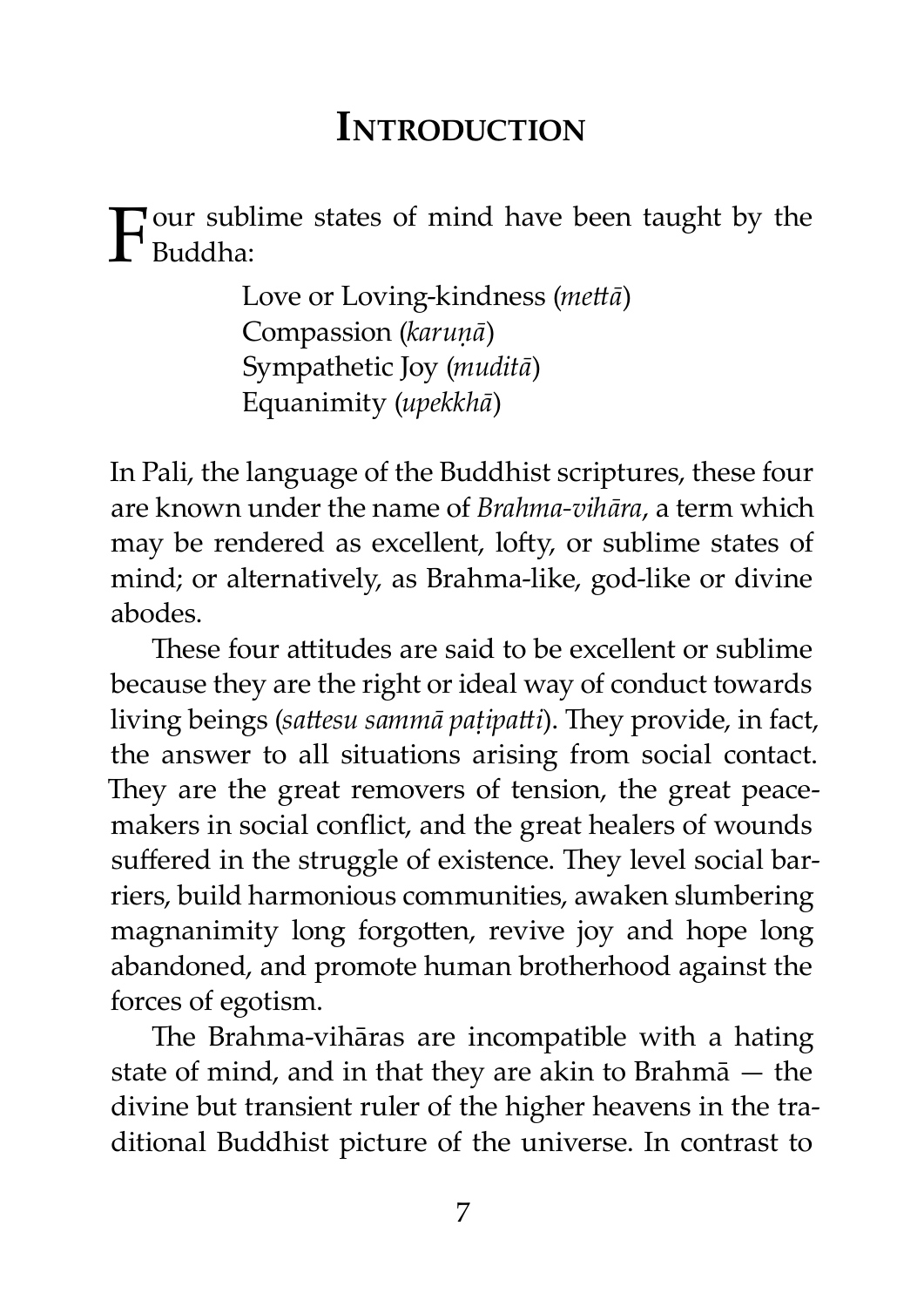many other, conceptions of deities, East and West, who by their own devotees are said to show anger, wrath, jealousy and "righteous indignation," Brahmā is free from hate; and one who assiduously develops these four sublime states, by conduct and meditation, is said to become an equal of Brahmā (*brahma-samo*). If they become the dominant influence in his mind, he will be reborn in congenial worlds, the realms of Brahmā. Therefore, these states of mind are called *god-like*, *Brahma-like*.

�ey are called abodes (*vihāra*) because they should become the mind's constant dwelling-places where we feel "at home"; they should not remain merely places of rare and short visits, soon forgotten. In other words, our minds should become thoroughly saturated by them. They should become our inseparable companions, and we should be mindful of them in all our common activities. As the Metta Sutta, the Song of Loving-kindness, says:

> When standing, walking, sitting, lying down, Whenever he feels free of tiredness, Let him establish well this mindfulness — This, it is said, is the Divine Abode.

These four  $-$  love, compassion, sympathetic joy and equanimity — are also known as the boundless states (*appamaññā*), because, in their perfection and their true nature, they should not be narrowed by any limitation as to the range of beings towards whom they are extended. They should be nonexclusive and impartial, not bound by selective preferences or prejudices. A mind that has attained to that boundlessness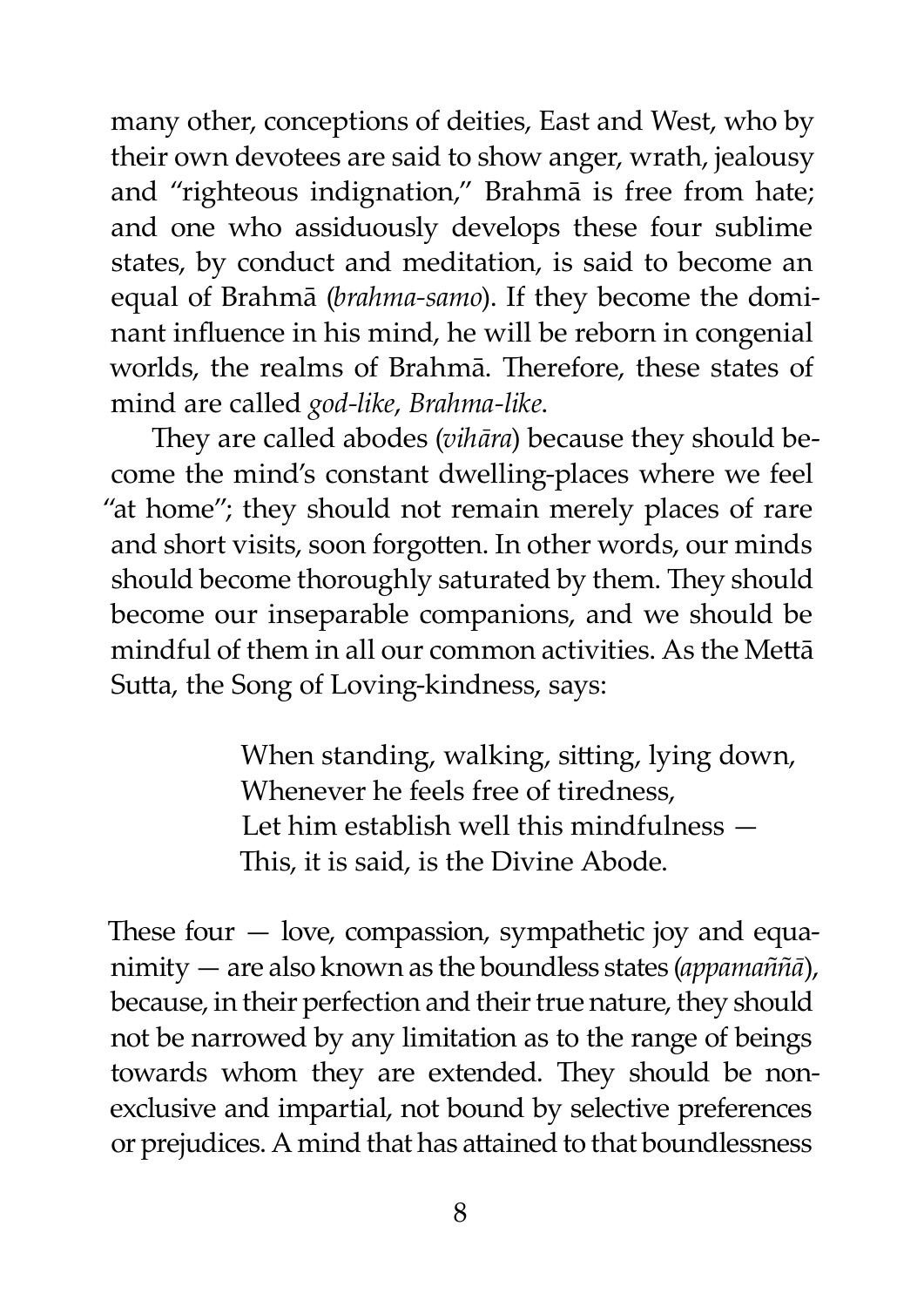of the Brahma-vihāras will not harbour any national, racial, religious or class hatred.

But unless rooted in a strong natural affinity with such a mental attitude, it will certainly not be easy for us to effect that boundless application by a deliberate effort of will and to avoid consistently any kind or degree of partiality. To achieve that, in most cases, we shall have to use these four qualities not only as principles of conduct and objects of reflection but also as subjects of methodical meditation. �at meditation is called *Brahma-vihāra-bhāvanā*, the meditative development of the sublime states. The practical aim is to achieve, with the help of these sublime states, those high stages of mental concentration called *jhāna*, "meditative absorption". The meditations on love, compassion and sympathetic joy may each produce the attainment of the first three absorptions, while the meditation on equanimity will lead to the fourth jhāna only, in which equanimity is the most significant factor.

Generally speaking, persistent meditative practice will have two crowning effects: first, it will make these four qualities sink deep into the heart so that they become spontaneous attitudes not easily overthrown; second, it will bring out and secure their *boundless* extension, the unfolding of their all-embracing range. In fact, the detailed instructions given in the Buddhist scriptures for the practice of these four meditations are clearly intended to gradually unfold the boundlessness of the sublime states. They systematically break down all barriers restricting their application to particular individuals or places.

In meditative exercises, the selection for people to whom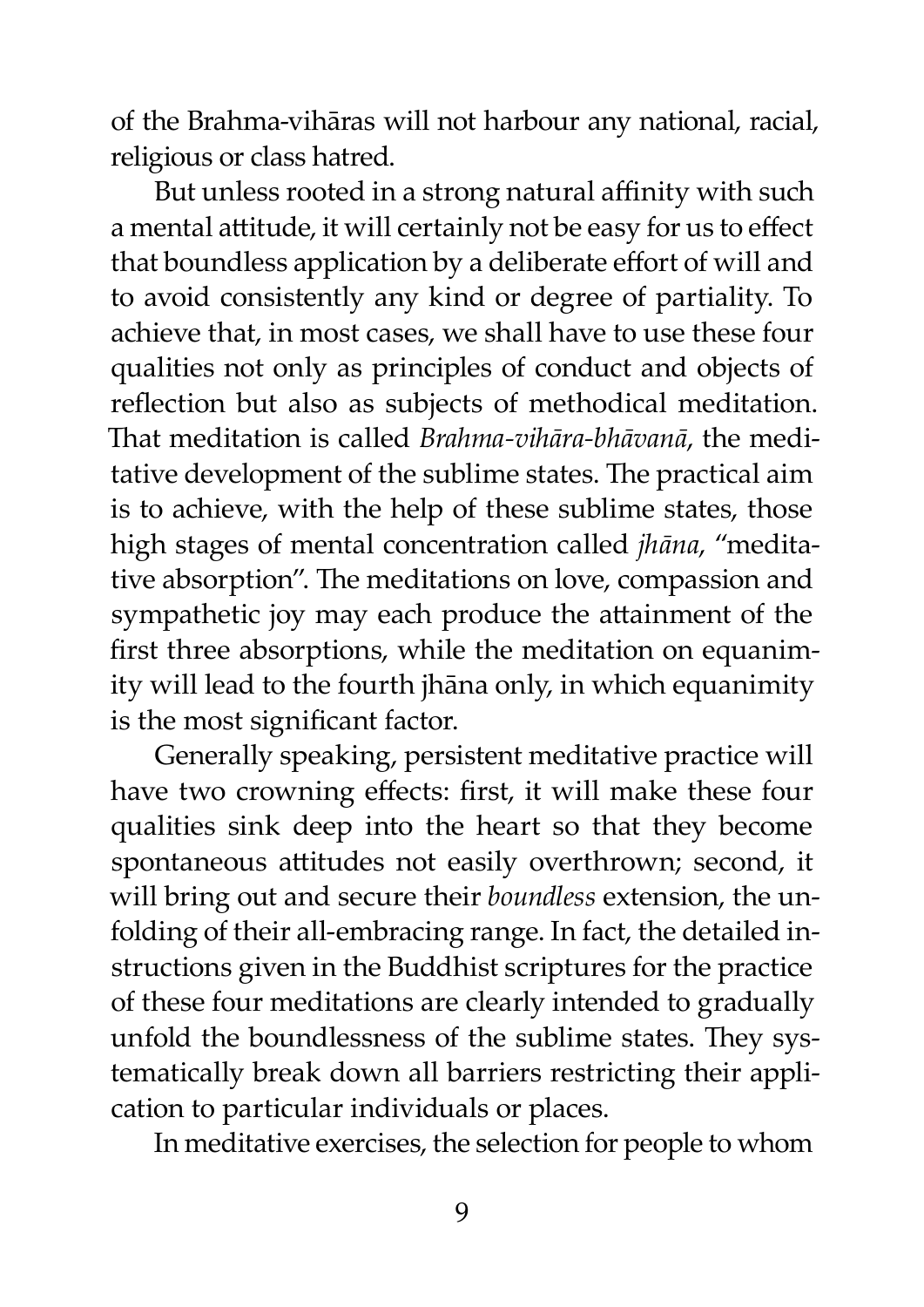thoughts of love, compassion or sympathetic joy are directed, proceeds from the easier to the more difficult. For instance, when meditating on loving-kindness, one starts with an aspiration for one's own well-being, using it as a point of reference for gradual extension: "Just as I wish to be happy and free from suffering, so may that being… may *all* beings be happy and free from suffering!" Then one extends the thought of loving-kindness to a person for whom one has a loving respect, as, for instance, a teacher; then to dearly beloved people, to indifferent ones, and finally to enemies, if any, or those disliked. Since this meditation is concerned with the welfare of the living, one should not choose people who have died; one should also avoid choosing people towards whom one may have feelings of sexual attraction.

After one has been able to cope with the hardest task, to direct one's thoughts of loving-kindness to disagreeable people, one should now "break down the barriers" (*sīmasambheda*). Without making any discrimination between those four types of people, one should extend one's lovingkindness to them equally. At that point of the practice one will have come to the higher stages of concentration: with the appearance of the mental reflex-image (*paṭibhāganimi�a*), "access concentration" (*upacāra samādhi*) will have been reached, and further progress will lead to the full concentration (*appanā*) of the first jhāna, then the higher jhānas.

For spatial expansion, the practice starts with those in one's immediate environment such as one's family, then extends to the neighbouring houses, to those on the whole street, the town, country, other countries and the entire world. In "pervasion of the directions", one's thought of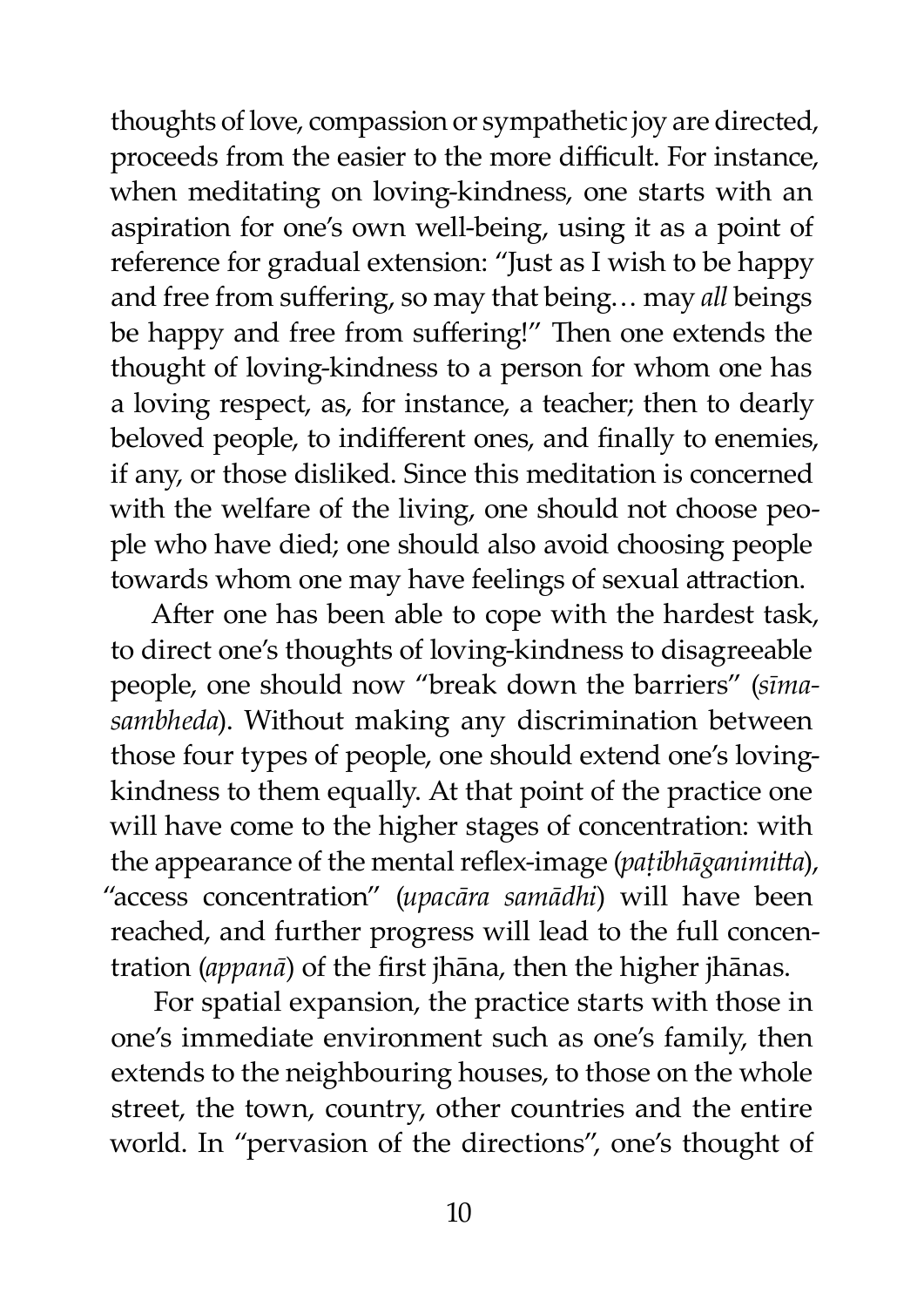loving-kindness is directed first to the east, then to the west, north, south, the intermediate directions, the zenith and nadir.

The same principles of practice apply to the meditative development of compassion, sympathetic joy and equanimity, with due variations in the selection of people. Details of the practice will be found in the texts (see Visuddhimagga, Chapter IX).

The ultimate aim of attaining the jhānas on the Brahmavihāras is to produce a state of mind that can serve as a firm basis for the liberating insight into the true nature of all phenomena, as being impermanent, liable to suffering and unsubstantial. A mind that has achieved meditative absorption induced by the sublime states will be pure, tranquil, firm, collected and free of coarse selfishness. It will thus be well prepared for the final work of deliverance which can be completed only by insight.

The preceding remarks show that there are two ways of developing the sublime states: first by practical conduct and an appropriate direction of thoughts; and second by methodical meditation aiming at the absorptions. Each will prove helpful to the other. Methodical meditative practice will help love, compassion, joy and equanimity to become spontaneous. It will help make the mind firmer and calmer in withstanding the numerous irritations in life that challenge us to maintain these four qualities in thoughts, words and deeds.

On the other hand, if one's practical conduct is increasingly governed by these sublime states, the mind will harbour less resentment, tension and irritability, the rever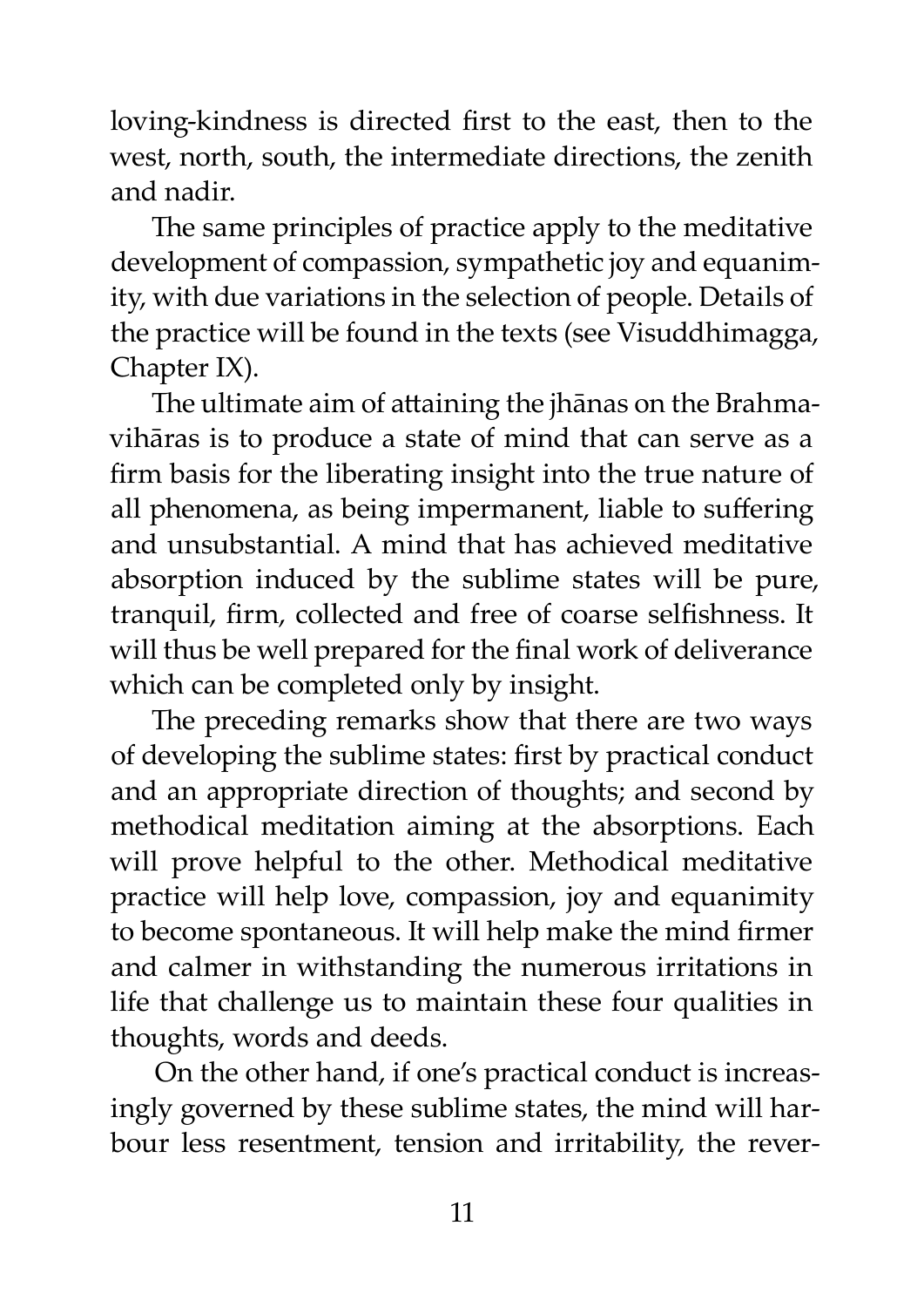berations of which often subtly intrude into the hours of meditation, forming there the "hindrance of restlessness". Our everyday life and thought has a strong influence on the meditative mind; only if the gap between them is persistently narrowed will there be a chance for steady meditative progress and for achieving the highest aim of our practice.

Meditative development of the sublime states will be aided by repeated reflection upon their qualities, the benefits they bestow and the dangers from their opposites. As the Buddha says, "What a person considers and reflects upon for a long time, to that his mind will bend and incline."

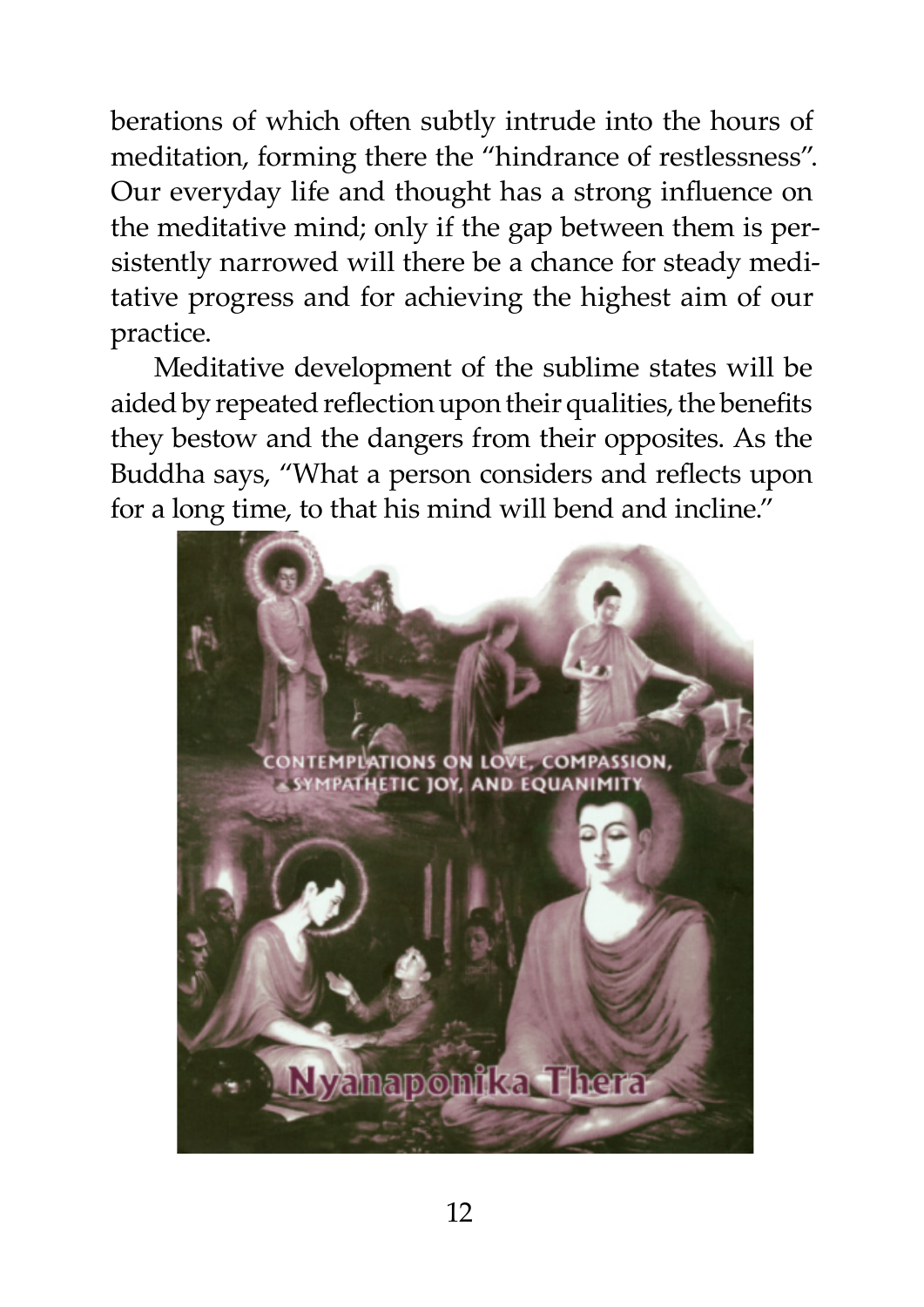### <span id="page-12-0"></span>**THE BASIC PASSAGE ON THE FOUR SUBLIME STATES**

*from the discourses of the Buddha*

**I.**

Here, monks, a disciple dwells pervading one direction with his heart filled with loving-kindness, likewise the second, the third, and the fourth directions; so above, below and around; he dwells pervading the entire world everywhere and equally with his heart filled with lovingkindness, abundant, grown great, measureless, free from enmity, and free from distress.

#### **II.**

Here, monks, a disciple dwells pervading one direction with his heart filled with compassion, likewise the second, the third, and the fourth directions; so above, below and around; he dwells pervading the entire world everywhere and equally with his heart filled with compassion, abundant, grown great, measureless, free from enmity, and free from distress.

#### **III.**

Here, monks, a disciple dwells pervading one direction with his heart filled with sympathetic joy, likewise the second, the third, and the fourth directions; so above, below and around; he dwells pervading the entire world everywhere and equally with his heart filled with sympathetic joy, abundant, grown great, measureless, free from enmity and free from distress.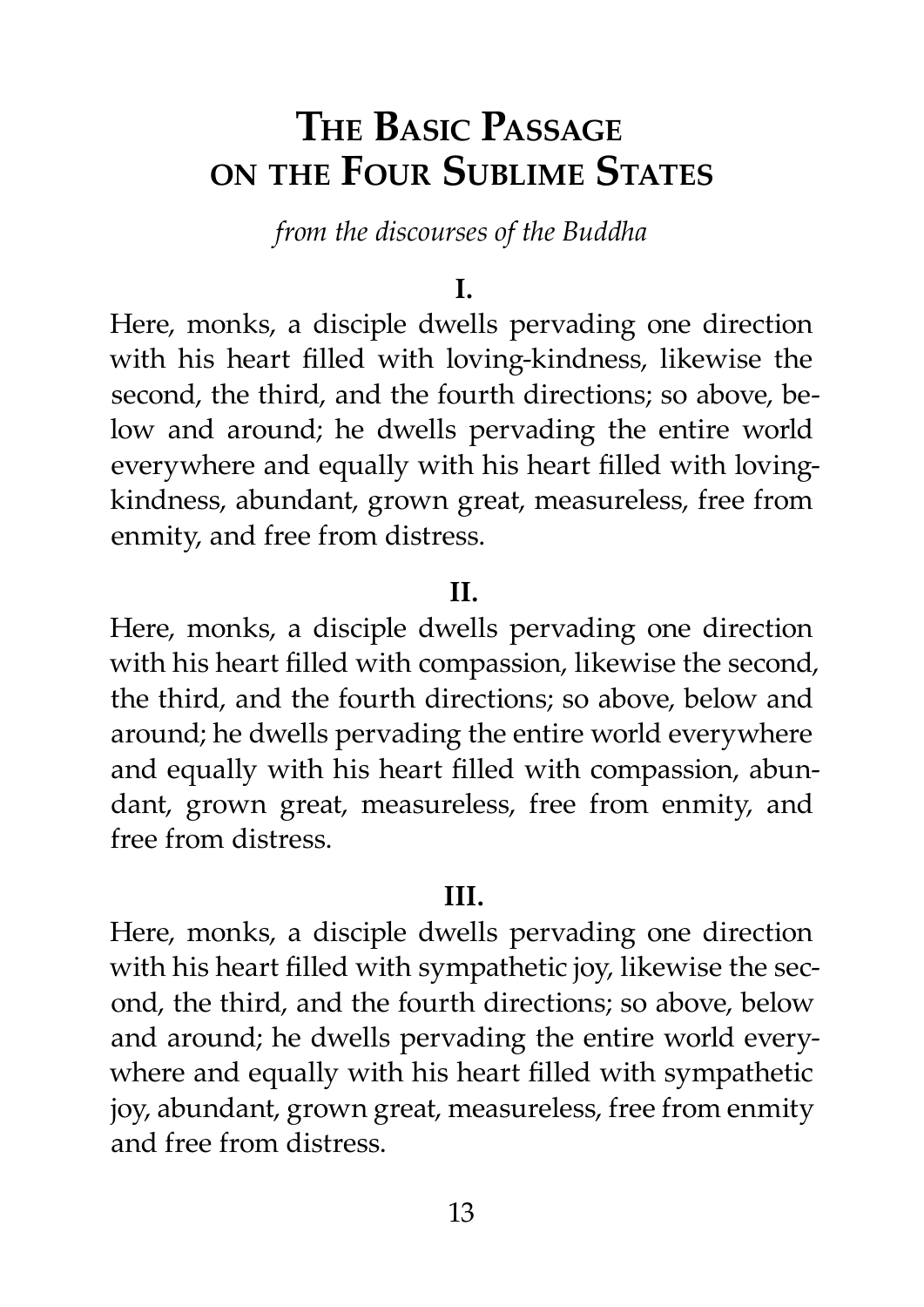<span id="page-13-0"></span>Here, monks, a disciple dwells pervading one direction with his heart filled with equanimity, likewise the second, the third, and the fourth directions; so above, below and around; he dwells pervading the entire world everywhere and equally with his heart filled with equanimity, abundant, grown great, measureless, free from enmity and free from distress.

**~ DīGHA NIKĀYA 13 ~**

### **CONTEMPLATION ON THE FOUR SUBLIME STATES**

#### **I**  *love* **(***me�ā***)**

Love, without desire to possess, knowing well that in the ultimate sense there is no possession and no possessor: this is the highest love.

Love, without speaking and thinking of "I", knowing well that this so-called "I" is a mere delusion.

Love, without selecting and excluding, knowing well that to do so means to create love's own contrasts: dislike, aversion and hatred.

Love, embracing all beings: small and great, far and near, be it on earth, in the water, or in the air.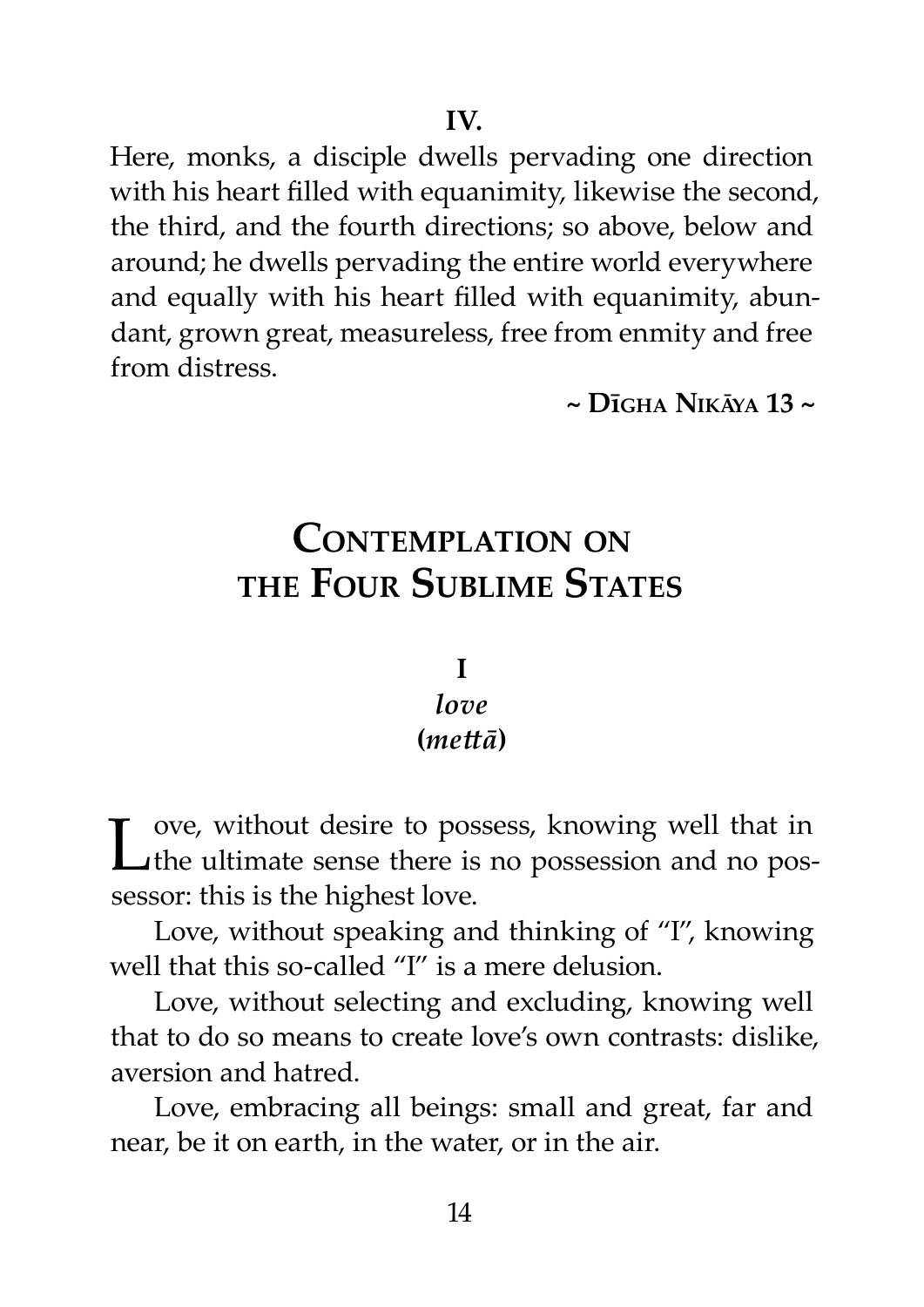Love, embracing impartially all sentient beings, and not only those who are useful, pleasing or amusing to us.

Love, embracing all beings, be they noble-minded or low-minded, good or evil. The noble and the good are embraced because love is flowing to them spontaneously. �e low-minded and evil-minded are included because they are those who are most in need of love. In many of them the seed of goodness may have died merely because warmth was lacking for its growth, because it perished from cold in a loveless world.

Love, embracing all beings, knowing well that we all are fellow wayfarers through this round of existence — that we all are overcome by the same law of suffering.

Love, but not the sensuous fire that burns, scorches and tortures, that inflicts more wounds than it cures — flaring up now, at the next moment being extinguished, leaving behind more coldness and loneliness than was felt before.

Rather, love, that lies like a soft but firm hand on the ailing beings, ever unchanged in its sympathy, without wavering, unconcerned with any response it meets. Love that is comforting coolness to those who burn with the fire of suffering and passion; that is life-giving warmth to those abandoned in the cold desert of loneliness, to those who are shivering in the frost of a loveless world; to those whose hearts have become as if empty and dry by the repeated calls for help, by deepest despair.

Love, that is a sublime nobility of heart and intellect which knows, understands and is ready to help.

Love, that is strength and gives strength: this is the highest love.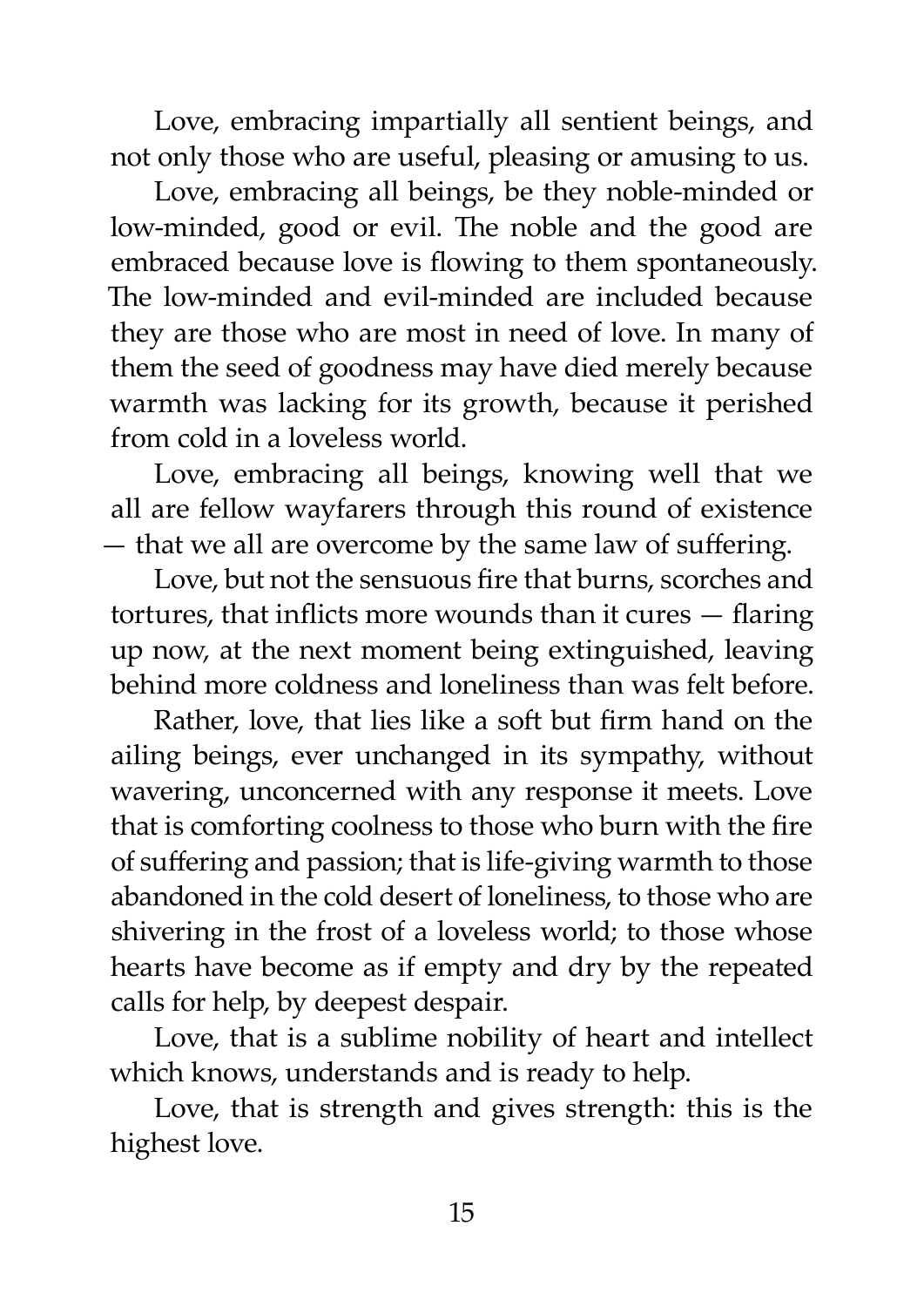<span id="page-15-0"></span>Love, which by the Enlightened One was named "the liberation of the heart", "the most sublime beauty": this is the highest love.

And what is the highest manifestation of love? To show to the world the path leading to the end of suffering, the path pointed out, trodden, and realized to perfection by Him, the Exalted One, the Buddha.

#### **II**

#### **compassion (***karuṇā***)**

The world suffers. But most men have their eyes and  $\blacktriangle$  ears closed. They do not see the unbroken stream of tears flowing through life; they do not hear the cry of distress continually pervading the world. Their own little grief or joy bars their sight, deafens their ears. Bound by selfishness, their hearts turn stiff and narrow. Being stiff and narrow, how should they be able to strive for any higher goal, to realize that only release from selfish craving will effect their own freedom from suffering?

It is compassion that removes the heavy bar, opens the door to freedom, makes the narrow heart as wide as the world. Compassion takes away from the heart the inert weight, the paralysing heaviness; it gives wings to those who cling to the lowlands of self.

Through compassion the fact of suffering remains vividly present to our mind, even at times when we personally are free from it. It gives us the rich experience of suffering,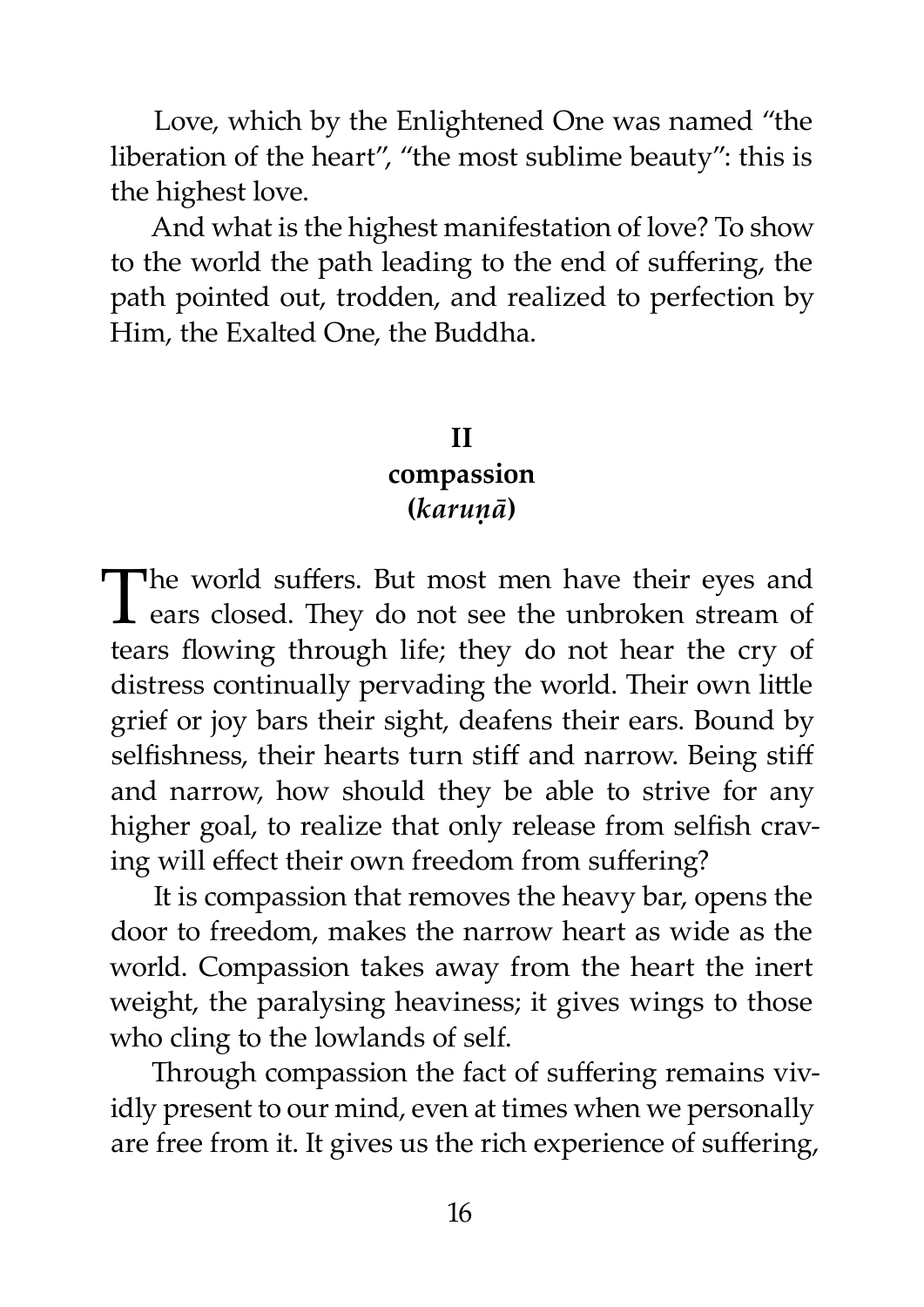thus strengthening us to meet it prepared, when it does befall us.

Compassion reconciles us to our own destiny by showing us the life of others, often much harder than ours.

Behold the endless caravan of beings, men and beasts, burdened with sorrow and pain! The burden of every one of them, we also have carried in bygone times during the unfathomable sequence of repeated births. Behold this, and open your heart to compassion!

And this misery may well be our own destiny again! He who is without compassion now, will one day cry for it. If sympathy with others is lacking, it will have to be acquired through one's own long and painful experience. This is the great law of life. Knowing this, keep guard over yourself!

Beings, sunk in ignorance, lost in delusion, hasten from one state of suffering to another, not knowing the real cause, not knowing the escape from it. This insight into the general law of suffering is the real foundation of our compassion, not any isolated fact of suffering.

Hence our compassion will also include those who at the moment may be happy, but act with an evil and deluded mind. In their present deeds we shall foresee their future state of distress, and compassion will arise.

The compassion of the wise man does not render him a victim of suffering. His thoughts, words and deeds are full of pity. But his heart does not waver; unchanged it remains, serene and calm. How else should he be able to help?

May such compassion arise in our hearts! Compassion that is sublime nobility of heart and intellect which knows, understands and is ready to help.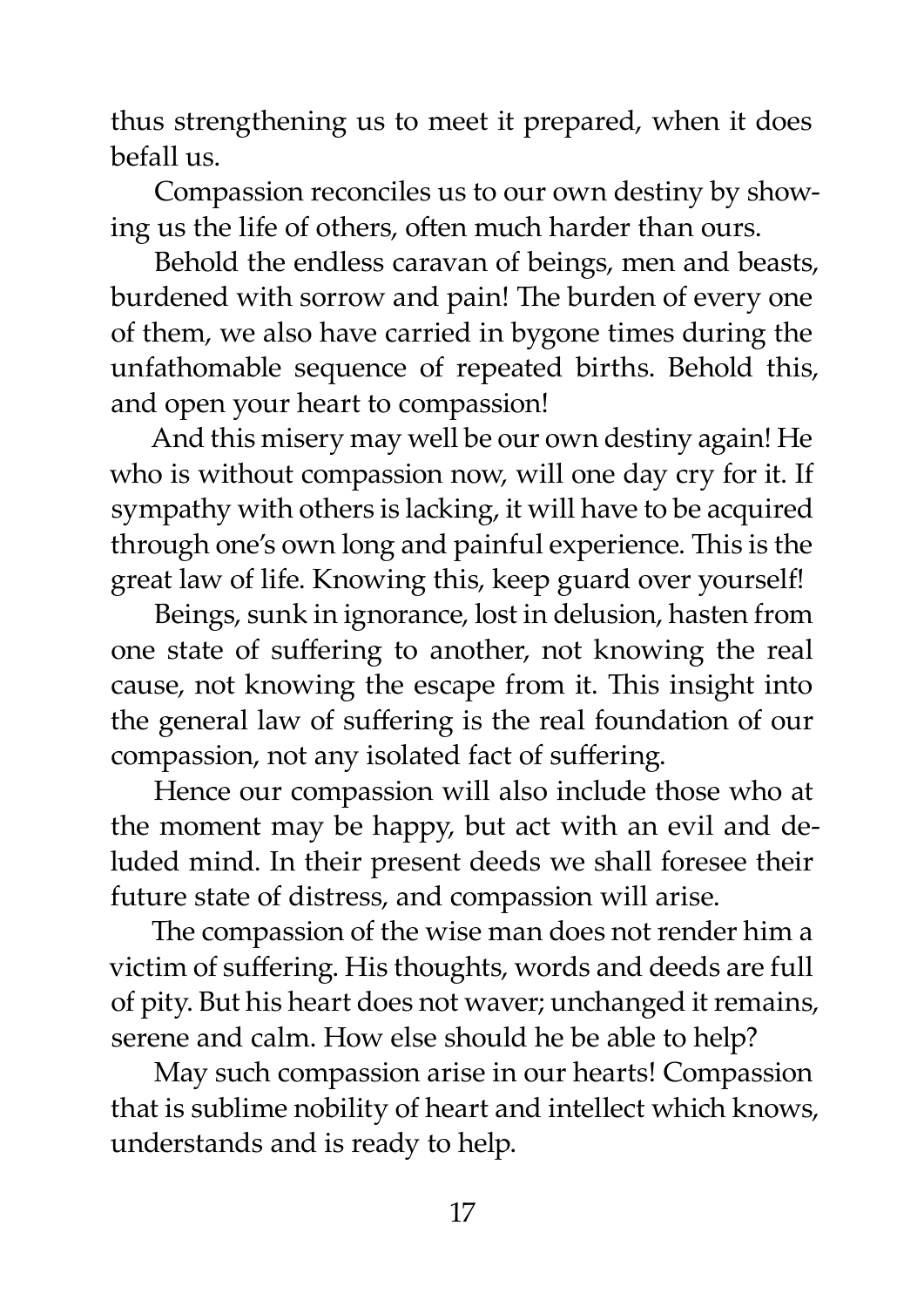<span id="page-17-0"></span>Compassion that is strength and gives strength: this is the highest compassion.

And what is the highest manifestation of compassion? To show to the world the path leading to the end of suffering, the path pointed out, trodden and realized to perfection by Him, the Exalted One, the Buddha.

#### **III**

#### *sympathetic joy* **(***muditā***)**

Not only to compassion, but also to joy with others<br>
Open your heart!

Small, indeed, is the share of happiness and joy allotted to beings! Wherever a little happiness comes to them, then you may rejoice that at least one ray of joy has pierced through the darkness of their lives, and dispelled the grey and gloomy mist that enwraps their hearts.

Your life will gain in joy by sharing the happiness of others as if it were yours. Did you never observe how in moments of happiness men's features change and become bright with joy? Did you never notice how joy rouses men to noble aspirations and deeds, exceeding their normal capacity? Did not such experience fill your own heart with joyful bliss? It is in your power to increase such experience of sympathetic joy, by producing happiness in others, by bringing them joy and solace.

Let us teach real joy to men! Many have unlearned it.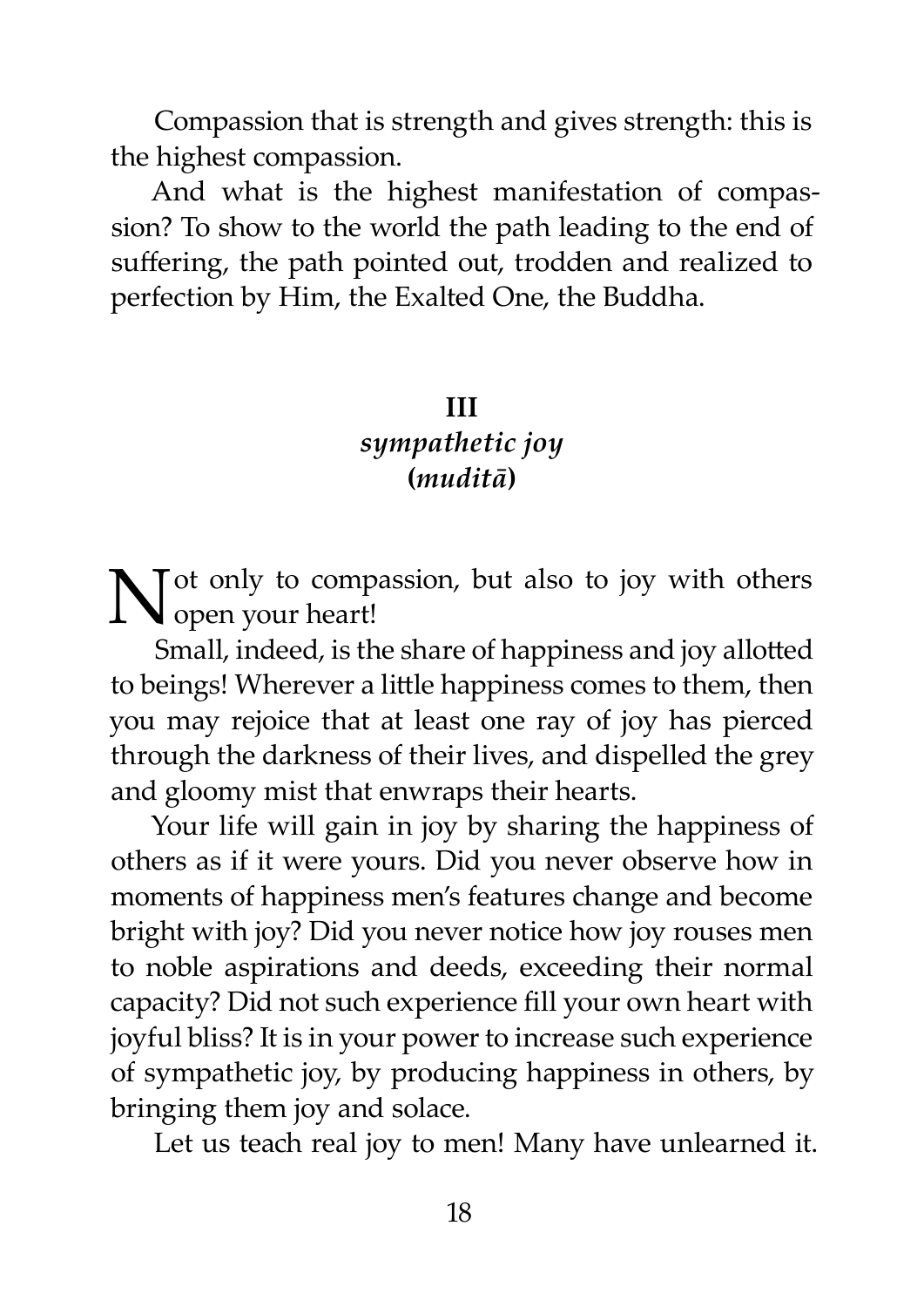Life, though full of woe, holds also sources of happiness and joy, unknown to most. Let us teach people to seek and to find real joy within themselves and to rejoice with the joy to others! Let us teach them to unfold their joy to ever sublimer heights!

Noble and sublime joy is not foreign to the Teaching of the Enlightened One. Wrongly the Buddha's Teaching is sometimes considered to be a doctrine diffusing melancholy. Far from it: the Dhamma leads step by step to an ever purer and loftier happiness.

Noble and sublime joy is a helper on the path to the extinction of suffering. Not he who is depressed by grief, but one possessed of joy finds that serene calmness leading to a contemplative state of mind. And only a mind serene and collected is able to gain the liberating wisdom.

The more sublime and noble the joy of others is, the more justified will be our own sympathetic joy. A cause for our joy with others is their noble life securing them happiness here and in lives hereafter. A still nobler cause for our joy with others is their faith in the Dhamma, their understanding of the Dhamma, their following the Dhamma. Let us give them the help of the Dhamma! Let us strive to become more and more able ourselves to render such help!

Sympathetic joy that is strength and gives strength: this is the highest joy.

And what is the highest manifestation of sympathetic joy? To show to the world the path leading to the end of suffering, the path pointed out, trodden, and realized to perfection by Him, the Exalted One, the Buddha.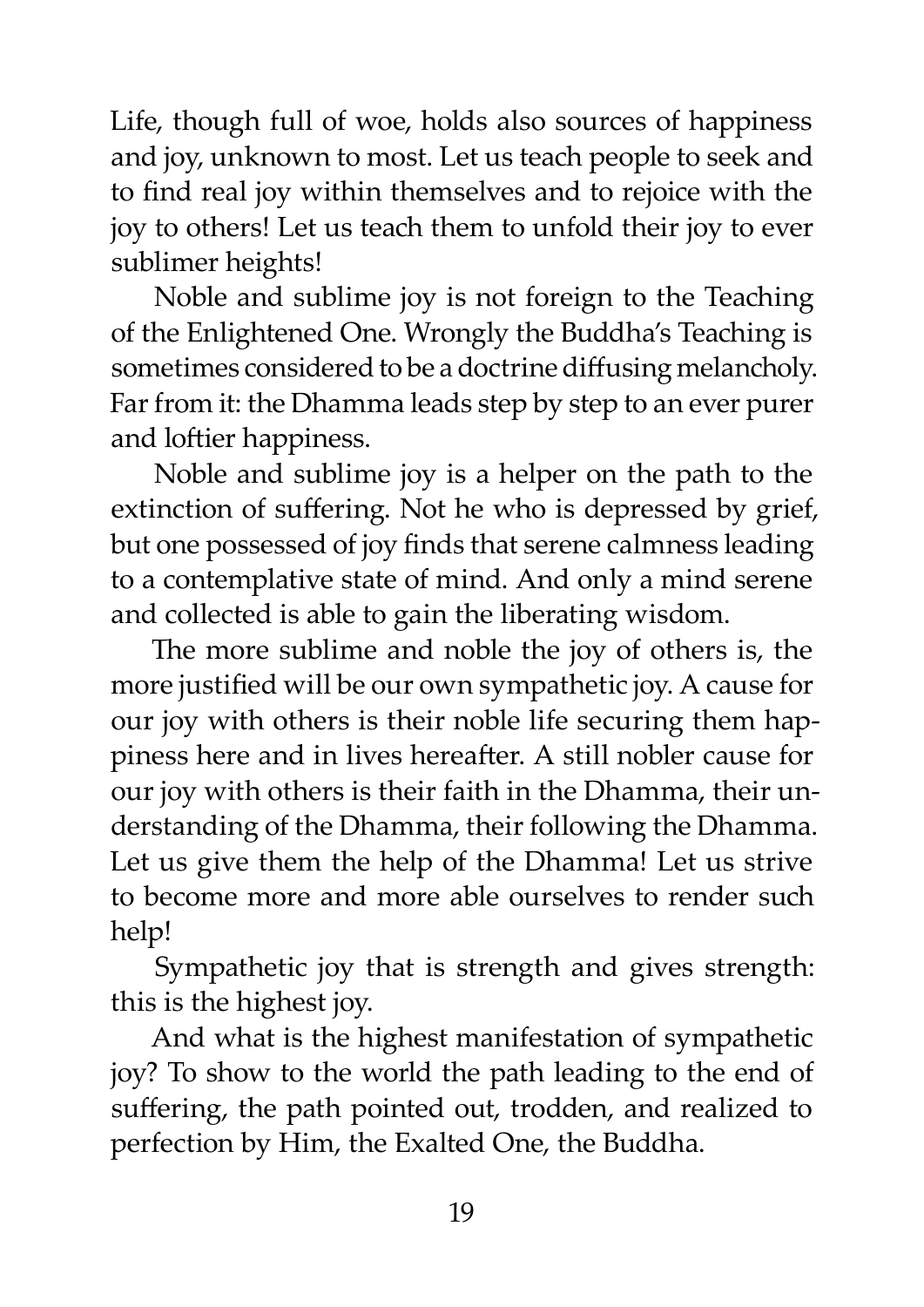#### **IV** *equanimity* **(***upekkhā***)**

<span id="page-19-0"></span>Equanimity is a perfect, unshakable balance of mind,<br>
Frooted in insight.

Looking at the world around us, and looking into our own heart, we see clearly how difficult it is to attain and maintain balance of mind.

Looking into life we notice how it continually moves between contrasts: rise and fall, success and failure, loss and gain, honour and blame. We feel how our heart responds to all this happiness and sorrow, delight and despair, disappointment and satisfaction, hope and fear. These waves of emotion carry us up and fling us down; and no sooner do we find rest, than we are in the power of a new wave again. How can we expect to get a footing on the crest of the waves? How shall we erect the building of our lives in the midst of this ever restless ocean of existence, if not on the Island of Equanimity.

A world where that little share of happiness alloted to beings is mostly secured after many disappointments, failures and defeats; a world where only the courage to start anew, again and again, promises success; a world where scanty joy grows amidst sickness, separation and death; a world where beings who were a short while ago connected with us by sympathetic joy, are at the next moment in want of our compassion  $-$  such a world needs equanimity.

But the kind of equanimity required has to be based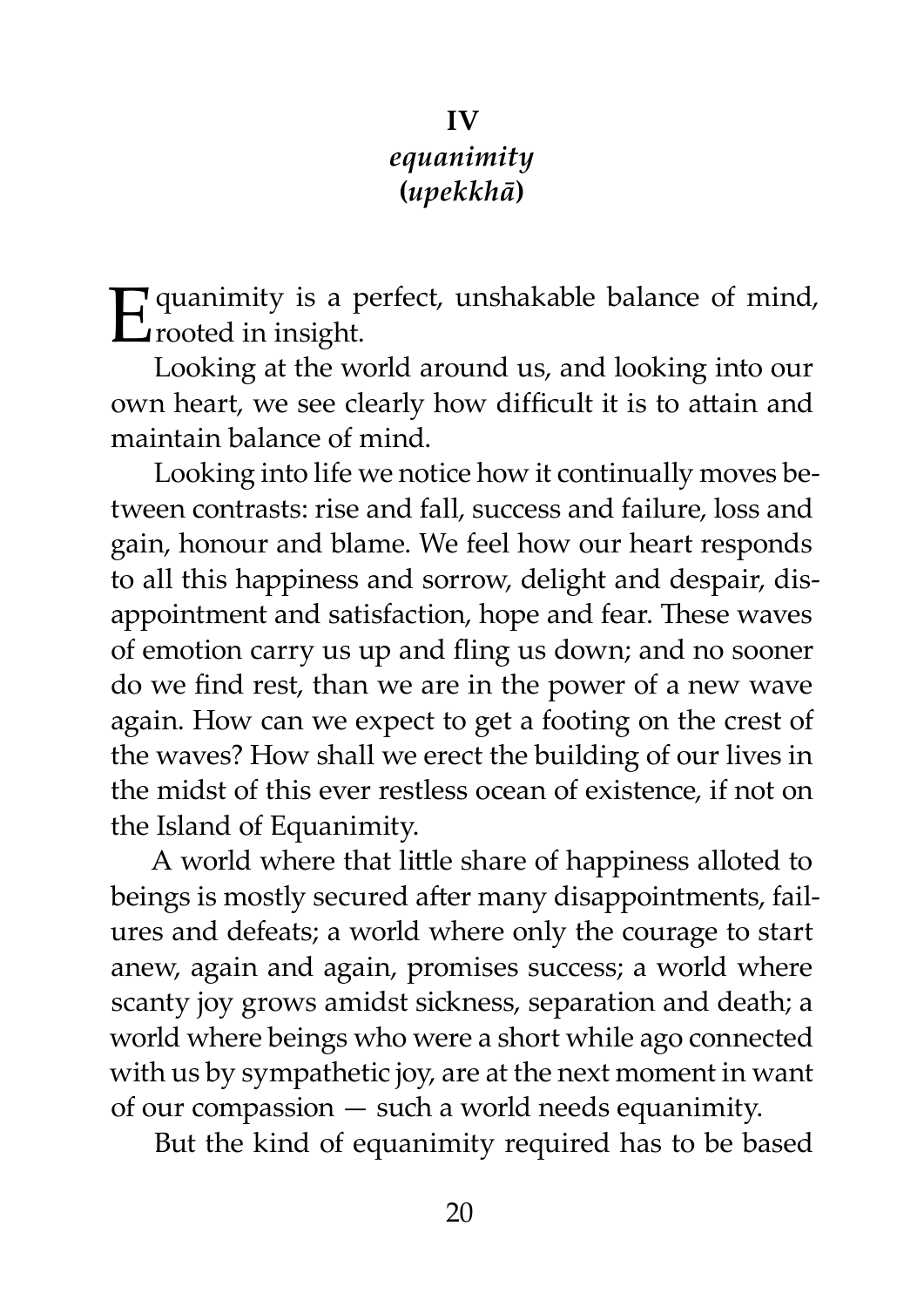on vigilant presence of mind, not on indifferent dullness. It has to be the result of hard, deliberate training, not the casual outcome of a passing mood. But equanimity would not deserve its name if it had to be produced by exertion again and again. In such a case it would surely be weakened and finally defeated by the vicissitudes of life. True equanimity, however, should be able to meet all these severe tests and to regenerate its strength from sources within. It will possess this power of resistance and self-renewal only if it is rooted in insight.

What, now, is the nature of that insight? It is the clear understanding of how all these vicissitudes of life originate, and of our own true nature. We have to understand that the various experiences we undergo result from our kamma — our actions in thought, word and deed — performed in this life and in earlier lives. Kamma is the womb from which we spring *(kamma-yoni)*, and whether we like it or not, we are the inalienable "owners" of our deeds (*kamma-saka*). But as soon as we have performed any action, our control over it is lost: it forever remains with us and inevitably returns to us as our due heritage (*kamma-dāyāda*). Nothing that happens to us comes from an "outer" hostile world foreign to ourselves; everything is the outcome or our own mind and deeds. Because this knowledge frees us from fear, it is the first basis of equanimity. When, in everything that befalls us we only meet ourselves, why should we fear?

If, however, fear and uncertainty should arise, we know the refuge where it can be allayed: our good deeds (*kamma-paṭisaraṇa*). By taking this refuge, confidence and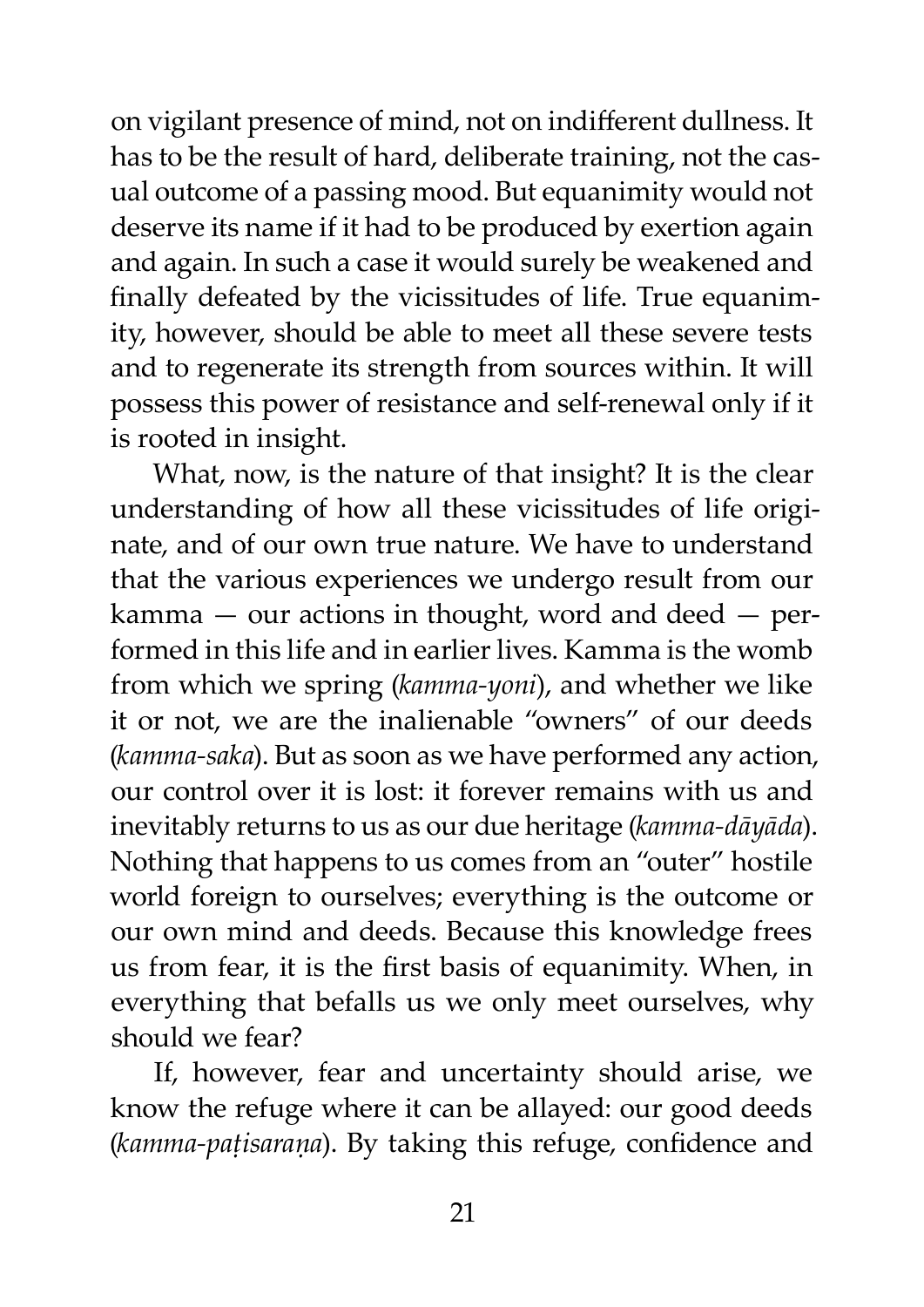courage will grow within us — confidence in the protecting power of our good deeds done in the past; courage to perform more good deeds right now, despite the discouraging hardships of our present life. For we know that noble and selfless deeds provide the best defence against the hard blows of destiny, that it is never too late but always the right time for good actions. If that refuge, in doing good and avoiding evil, becomes firmly established within us, one day we shall feel assured: "More and more ceases the misery and evil rooted in the past. And this present life — I try to make it spotless and pure. What else can the future bring than increase of the good?" And from that certainty our minds will become serene, and we shall gain the strength of patience of equanimity to bear with all our present adversities. Then our deeds will be our friends (*kamma-bandhu*).

Likewise, all the various events of our lives, being the result of our deeds, will also be our friends, even if they bring us sorrow and pain. Our deeds return to us in a guise that o�en makes them unrecognizable. Sometimes our actions return to us in the way that others treat us, sometimes as a thorough upheaval in our lives; often the results are against our expectations or contrary to our wills. Such experiences point out to us consequences of our deeds we did not foresee; they render visible half-conscious motives of our former actions which we tried to hide even from ourselves, covering them up with various pretexts. If we learn to see things from this angle, and to read the messages conveyed by our own experience, then suffering, too, will be our friend. It will be a stern friend, but a truthful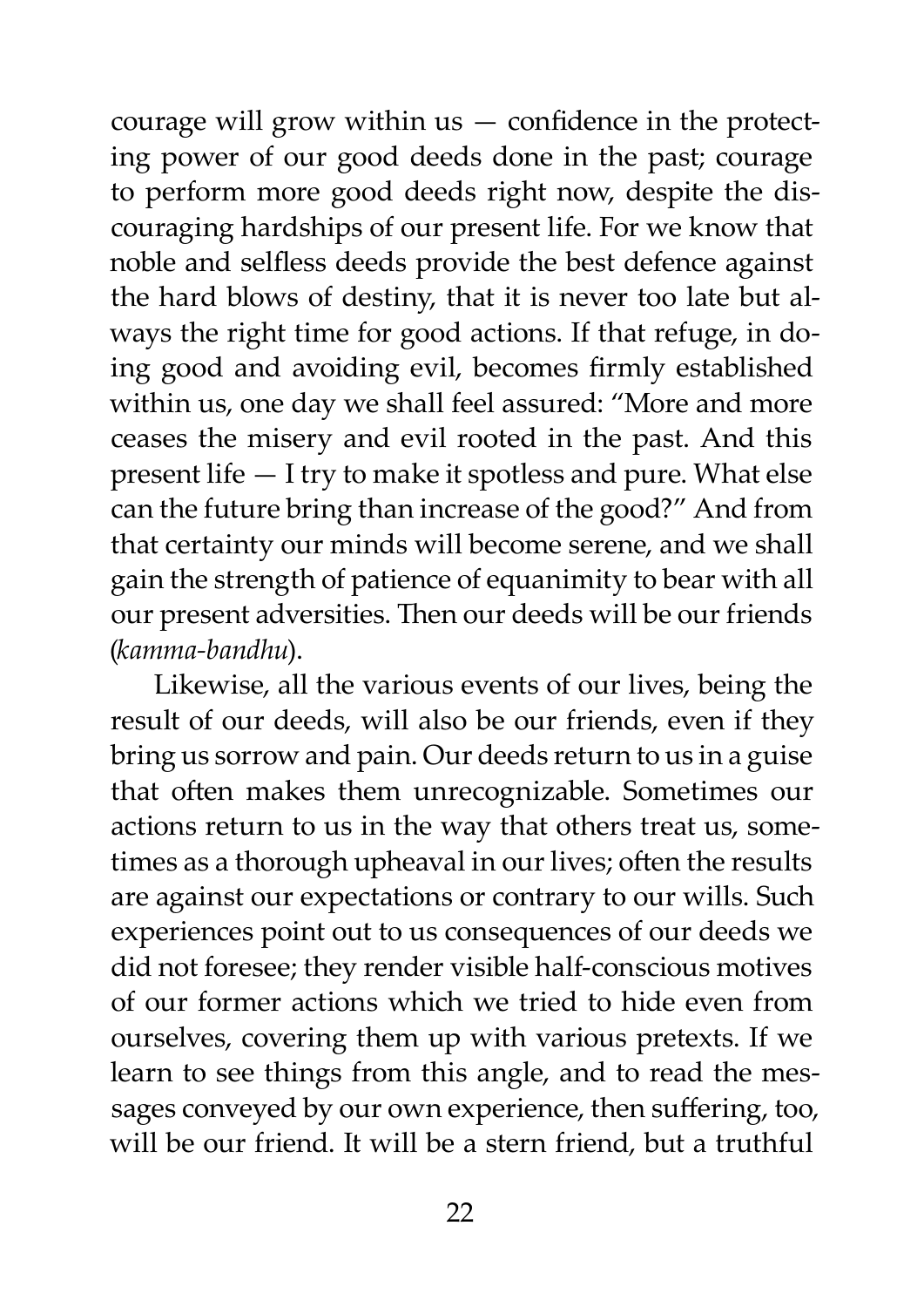and well-meaning one who teaches us the most difficult subject, knowledge about ourselves, and warns us against abysses towards which we are moving blindly. By looking at suffering as our teacher and friend, we shall better succeed in enduring it with equanimity.

Consequently, the teaching of kamma will give us a powerful impulse for freeing ourselves from kamma, from those deeds which again and again throw us into the suffering of repeated births. Disgust will arise at our own craving, at our own delusion, at our own propensity to create situations which try our strength, our resistance, and our equanimity.

The second insight on which equanimity should be based is the Buddha's teaching of no-self (*anattā*). This doctrine shows that in the ultimate sense deeds are not performed by any self, nor do their results affect any self. Further, it shows that if there is no self, we cannot speak of "my own". It is the delusion of a self that creates suffering and hinders or disturbs equanimity. If this or that quality of ours is blamed, one thinks: "I am blamed" and equanimity is shaken. If this or that work does not succeed, one thinks: "My work has failed and equanimity is shaken. If wealth or loved ones are lost, one thinks: "What is mine has gone" and equanimity is shaken.

To establish equanimity as an unshakable state of mind, one has to give up all possessive thoughts of "mine", beginning with little things from which it is easy to detach oneself, and gradually working up to possessions and aims to which one's whole heart clings. One also has to give up the counterpart to such thoughts, all egoistic thoughts of "self",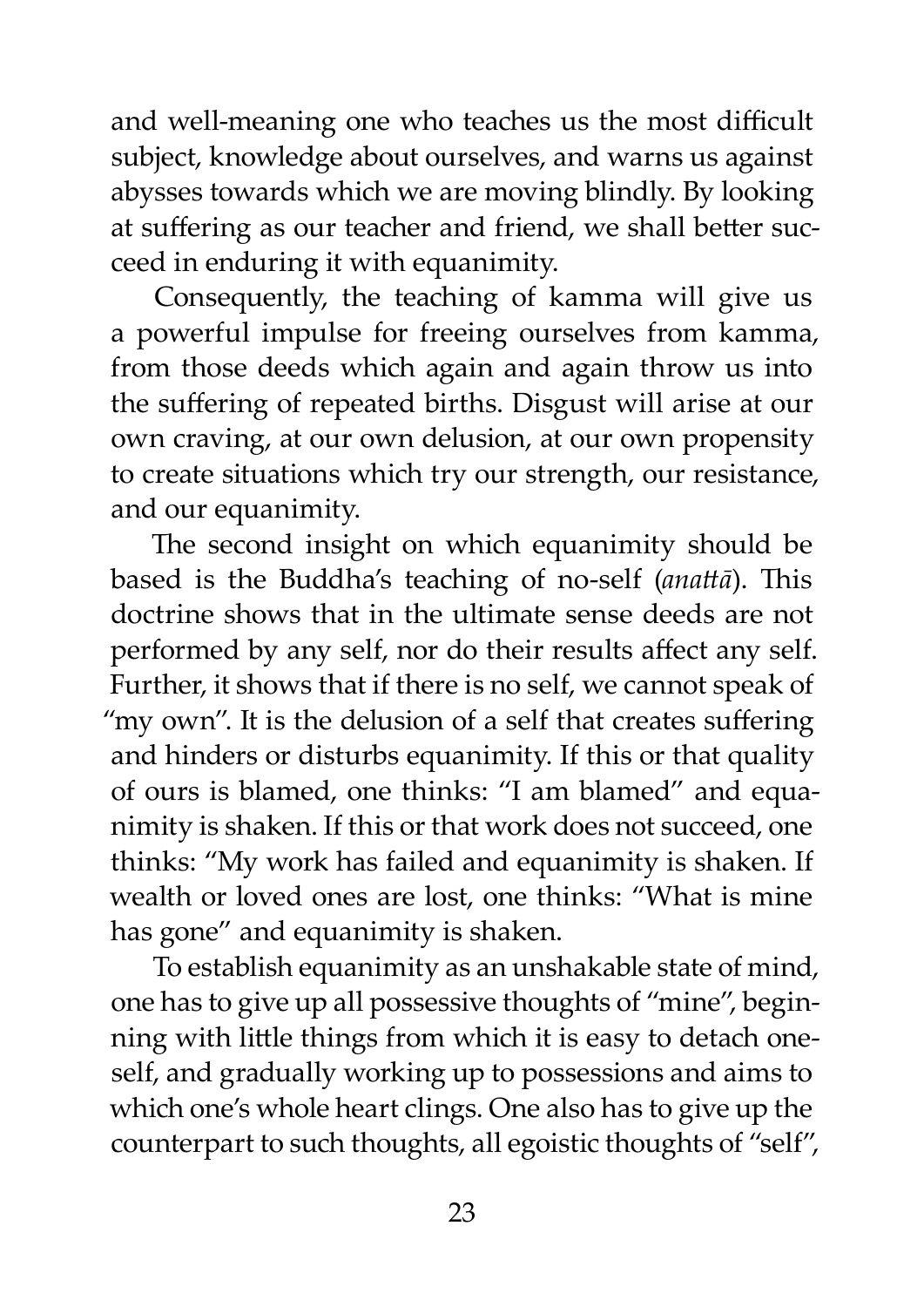<span id="page-23-0"></span>beginning with a small section of one's personality, with qualities of minor importance, with small weaknesses one clearly sees, and gradually working up to those emotions and aversions which one regards as the centre of one's being. Thus detachment should be practised.

To the degree we forsake thoughts of "mine" or "self" equanimity will enter our hearts. For how can anything we realize to be foreign and void of a self cause us agitation due to lust, hatred or grief? Thus the teaching of nonself will be our guide on the path to deliverance, to perfect equanimity.

Equanimity is the crown and culmination of the four sublime states. But this should not be understood to mean that equanimity is the negation of love, compassion, and sympathetic joy, or that it leaves them behind as inferior. Far from that, equanimity includes and pervades them fully, just as they fully pervade perfect equanimity.

### **THE INTER-RELATIONS OF THE FOUR SUBLIME STATES**

**How then, do these four sublime states pervade and suffuse each other?** 

Unbounded love guards compassion against turning into partiality, prevents it from making discriminations by selecting and excluding and thus protects it from falling into partiality or aversion against the excluded side.

Love imparts to equanimity its selflessness, its bound-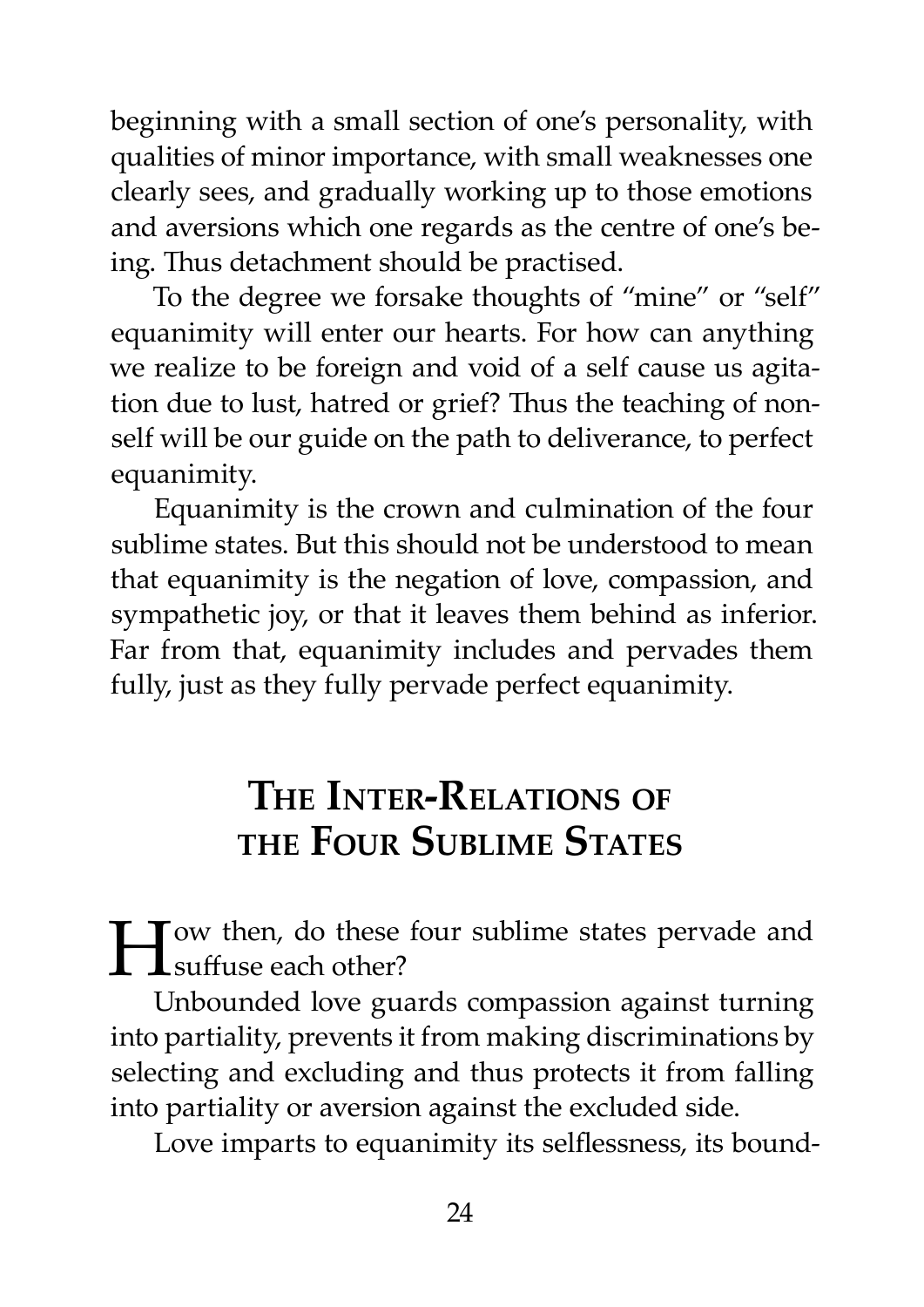less nature and even its fervour. For fervour, too, transformed and controlled, is part of perfect equanimity, strengthening its power of keen penetration and wise restraint.

Compassion prevents love and sympathetic joy from forgetting that, while both are enjoying or giving temporary and limited happiness, there still exist at that time most dreadful states of suffering in the world. It reminds them that their happiness coexists with measureless misery, perhaps at the next doorstep. It is a reminder to love and sympathetic joy that there is more suffering in the world than they are able to mitigate; that, after the effect of such mitigation has vanished, sorrow and pain are sure to arise anew until suffering is uprooted entirely at the attainment of Nibbāna. Compassion does not allow that love and sympathetic joy to shut themselves up against the wide world by confining themselves to a narrow sector of it. Compassion prevents love and sympathetic joy from turning into states of self-satisfied complacency within a jealously guarded petty happiness. Compassion stirs and urges love to widen its sphere; it stirs and urges sympathetic joy to search for fresh nourishment. Thus it helps both of them to grow into truly boundless states (*appamaññā*).

Compassion guards equanimity from falling into a cold indifference, and keeps it from indolent or selfish isolation. Until equanimity has reached perfection, compassion urges it to enter again and again the battlefield of the world, in order to be able to stand the test, by hardening and strengthening itself.

Sympathetic joy holds compassion back from becom-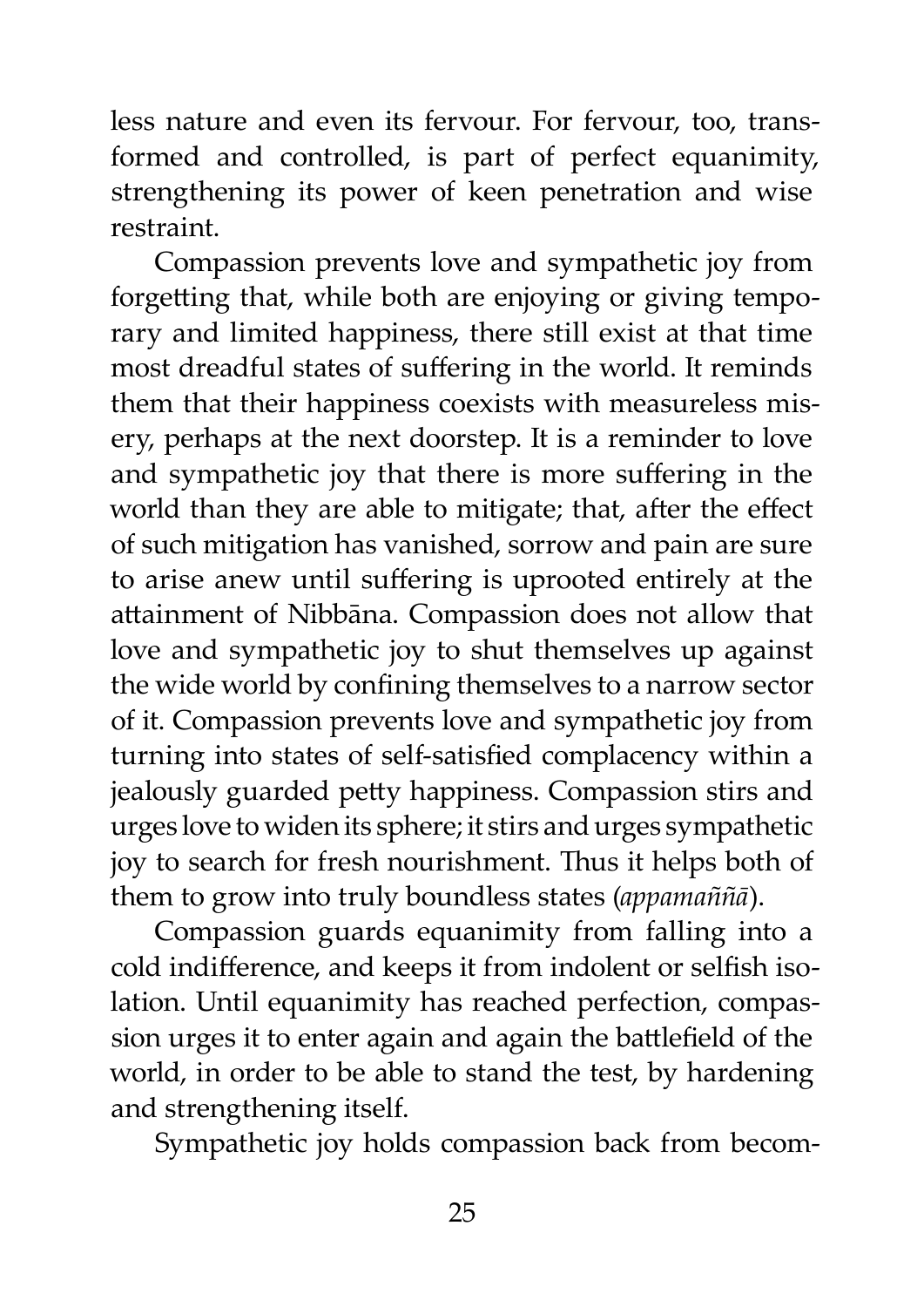ing overwhelmed by the sight of the world's suffering, from being absorbed by it to the exclusion of everything else. Sympathetic joy relieves the tension of mind, soothes the painful burning of the compassionate heart. It keeps compassion away from melancholic brooding without purpose, from a futile sentimentality that merely weakens and consumes the strength of mind and heart. Sympathetic joy develops compassion into active sympathy.

Sympathetic joy gives equanimity the mild serenity that softens its stern appearance. It is the divine smile on the face of the Enlightened One, a smile that persists in spite of his deep knowledge of the world's suffering, a smile that gives solace and hope, fearlessness and confidence: "Wide open are the doors to deliverance", thus it speaks.

Equanimity rooted in insight is the guiding and restraining power for the other three sublime states. It points out to them the direction they have to take, and sees to it that this direction is followed. Equanimity guards love and compassion from being dissipated in vain quests and from going astray in the labyrinths of uncontrolled emotion. Equanimity, being a vigilant self-control for the sake of the final goal, does not allow sympathetic joy to rest content with humble results, forgetting the real aims we have to strive for.

Equanimity, which means "even-mindedness", gives to love an even, unchanging firmness and loyalty. It endows it with the great virtue of patience. Equanimity furnishes compassion with an even, unwavering courage and fearlessness, enabling it to face the awesome abyss of misery and despair which confront boundless compassion again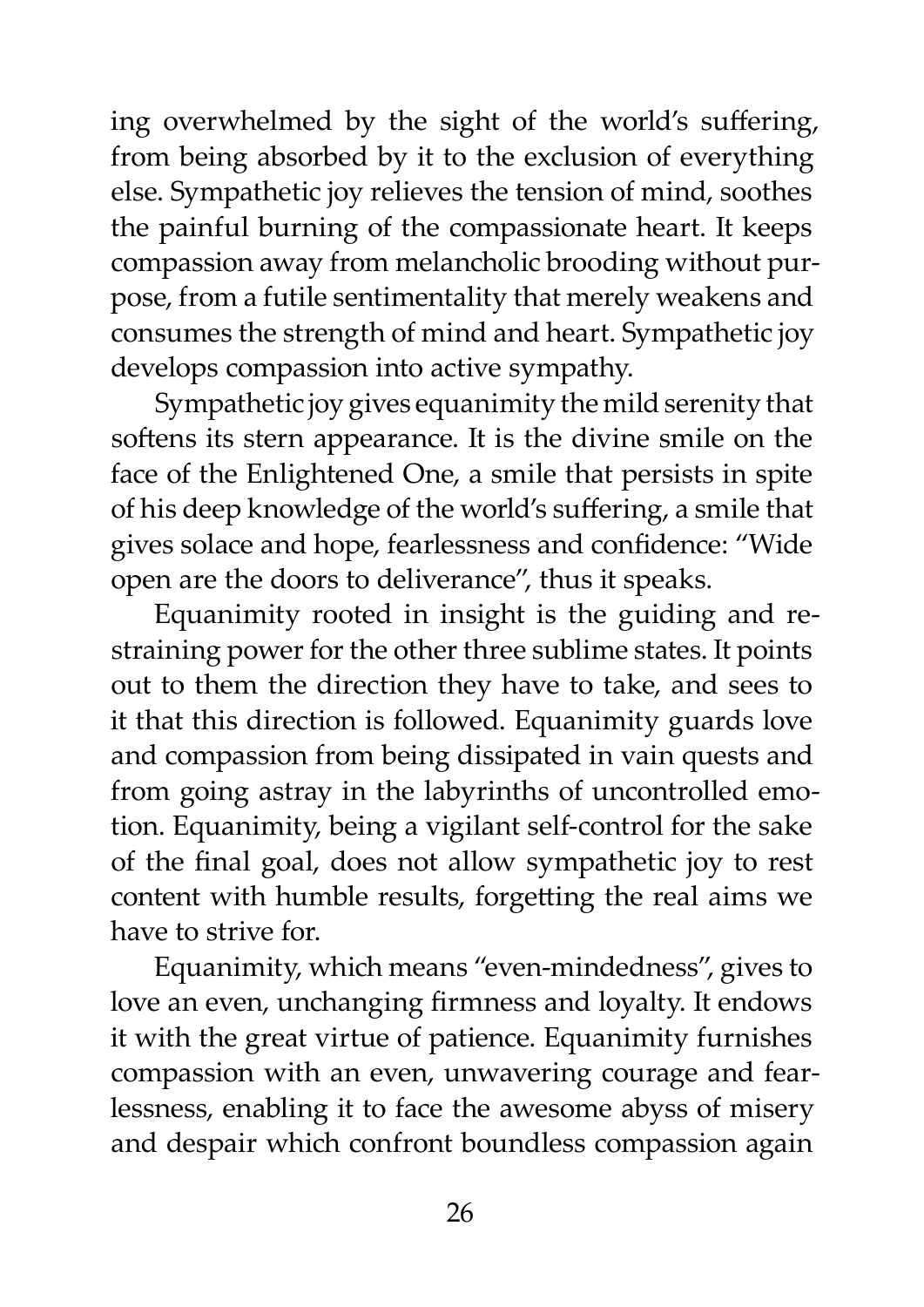and again. To the active side of compassion, equanimity is the calm and firm hand led by wisdom — indispensable to those who want to practice the difficult art of helping others. And here again equanimity means patience, the patient devotion to the work of compassion.

In these and other ways equanimity may be said to be the crown and culmination of the other three sublime states. The first three, if unconnected with equanimity and insight, may dwindle away due to the lack of a stabilizing factor. Isolated virtues, if unsupported by other qualities which give them either the needed firmness or pliancy, often deteriorate into their own characteristic defects. For instance, loving-kindness, without energy and insight, may easily decline to a mere sentimental goodness of weak and unreliable nature. Moreover, such isolated virtues may often carry us in a direction contrary to our original aims and contrary to the welfare of others, too. It is the firm and balanced character of a person that knits isolated virtues into an organic and harmonious whole, within which the single qualities exhibit their best manifestations and avoid the pitfalls of their respective weaknesses. And this is the very function of equanimity, the way it contributes to an ideal relationship between all four sublime states.

Equanimity is a perfect, unshakable balance of mind, rooted in insight. But in its perfection and unshakable nature equanimity is not dull, heartless and frigid. Its perfection is not due to an emotional "emptiness", but to a "fullness" of understanding, to its being complete in itself. Its unshakable nature is not the immovability of a dead, cold stone, but the manifestation of the highest strength.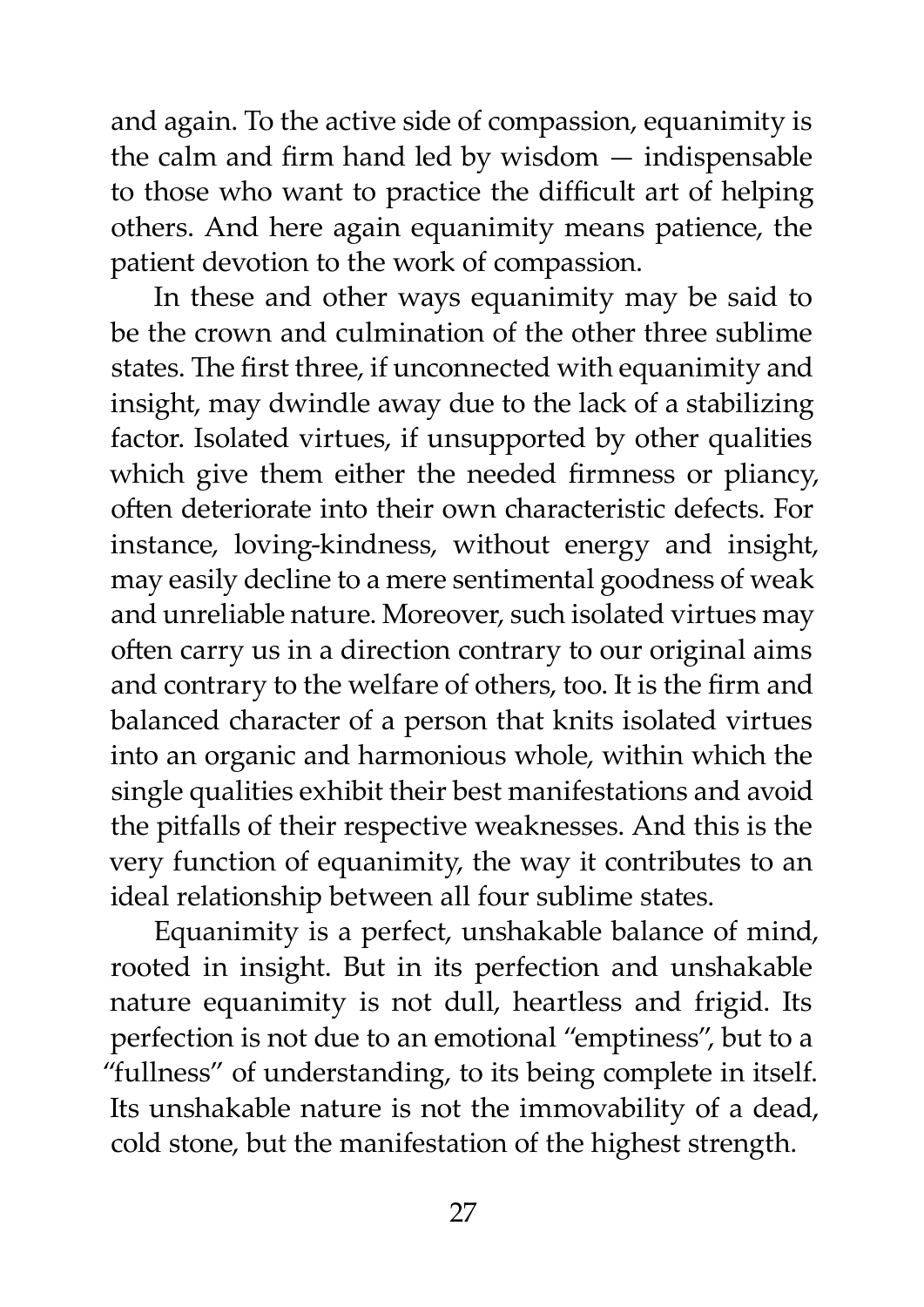In what way, now, is equanimity perfect and unshakable? Whatever causes stagnation is here destroyed, what dams up is removed, what obstructs is destroyed. Vanished are the whirls of emotion and the meanderings of intellect. Unhindered goes the calm and majestic stream of consciousness, pure and radiant. Watchful mindfulness (*sati*) has harmonized the warmth of faith (*saddhā*) with the penetrative keenness of wisdom (*paññā*); it has balanced strength of will (*viriya*) with calmness of mind (*samādhi*); and these five inner faculties (*indriya*) have grown into inner forces (*bala*) that cannot be lost again. They cannot be lost because they do not lose themselves any more in the labyrinths of the world (*saṃsāra*), in the endless diffuseness of life (*papañca*). These inner forces emanate from the mind and act upon the world, but being guarded by mindfulness, they nowhere bind themselves, and they return unchanged. Love, compassion and sympathetic joy continue to emanate from the mind and act upon the world, but being guarded by equanimity, they cling nowhere, and return unweakened and unsullied.

Thus within the Arahat, the Liberated One, nothing is lessened by giving, and he does not become poorer by bestowing upon others the riches of his heart and mind. The Arahat is like the clear, well-cut crystal which, being without stains, fully absorbs all the rays of light and sends them out again, intensified by its concentrative power. The rays cannot stain the crystal with their various colours. They cannot pierce its hardness, nor disturb its harmonious structure. In its genuine purity and strength, the crystal remains unchanged. "Just as all the streams of the world enter the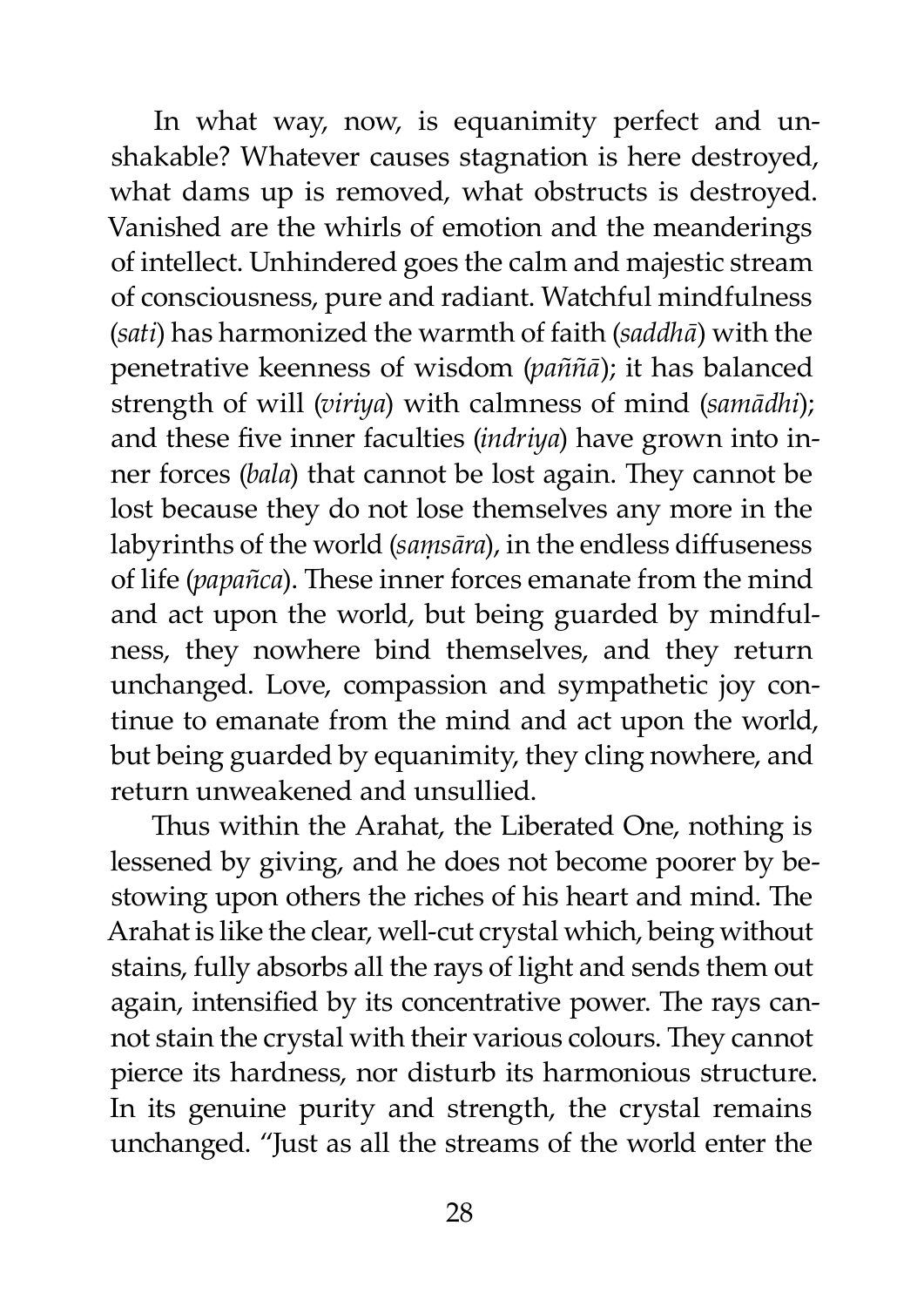great ocean, and all the waters of the sky rain into it, but no increase or decrease of the great ocean is to be seen" — even so is the nature of holy equanimity.

Holy equanimity, or  $-$  as we may likewise express it — the Arahat endowed with holy equanimity, is the inner centre of the world. But this inner centre should be well distinguished from the numberless apparent centres of limited spheres; that is, their so called "personalities", governing laws, and so on. All of these are only apparent centres, because they cease to be centres whenever their spheres, obeying the laws of impermanence, undergo a total change of their structure; and consequently the centre of their gravity, material or mental, will shift. But the inner centre of the Arahat's equanimity is unshakable, because it is immutable. It is immutable because it clings to nothing.

Says the Master: "For one who clings, motion exists; but for one who clings not, there is no motion. Where no motion is, there is stillness. Where stillness is, there is no craving. Where no craving is, there is neither coming nor going. Where no coming nor going is, there is neither arising nor passing away. Where neither arising nor passing away is, there is neither this world nor a world beyond, nor a state between. This, verily, is the end of suffering."

**~ UDĀNA 8:4**